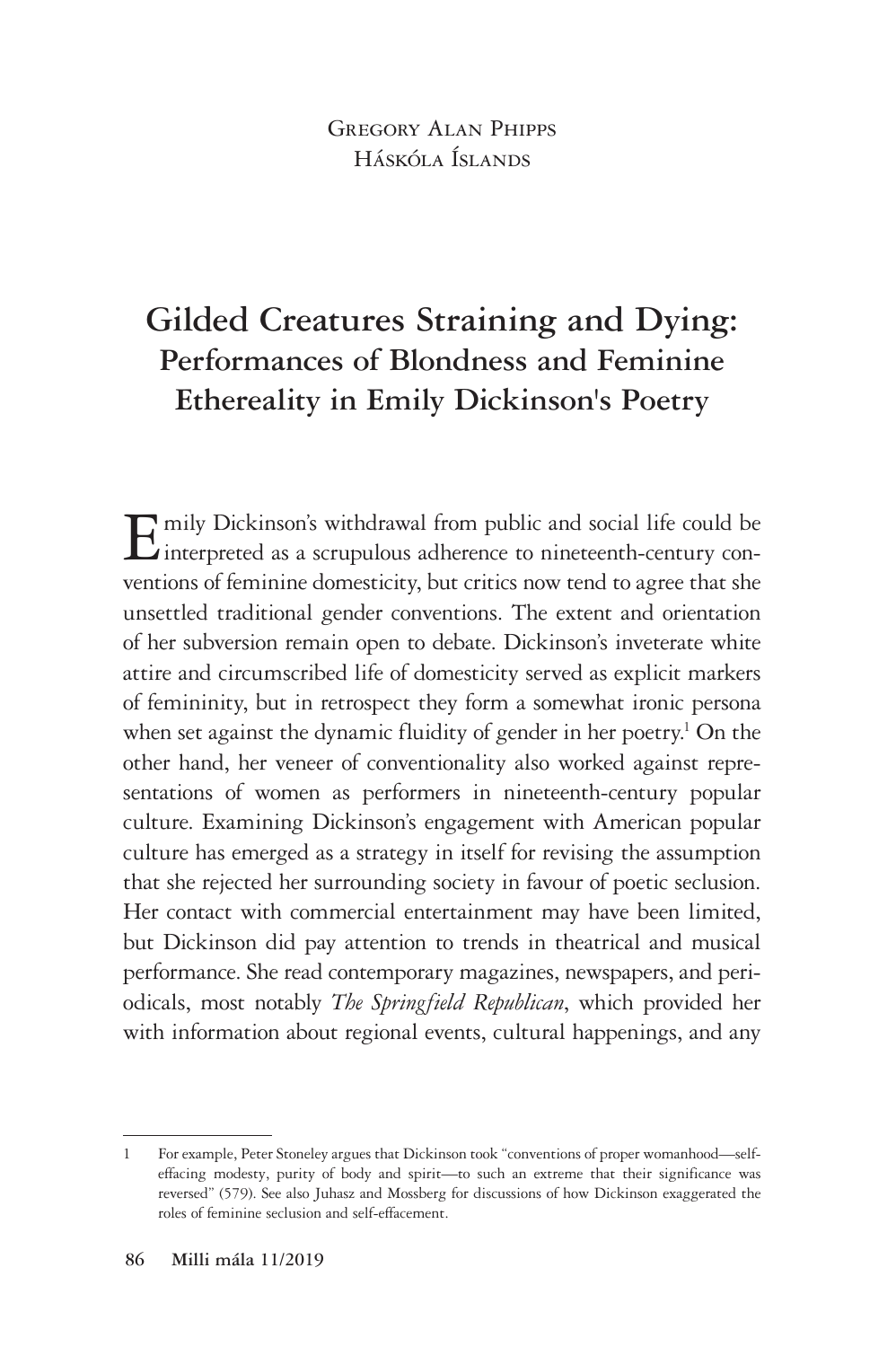mishaps or disasters in the New England area.<sup>2</sup> Barton Levi St. Armand argues that Dickinson followed contemporary news and popular culture by keeping a scrapbook of "clippings from national magazines, local newspapers, and illustrated books" (26).<sup>3</sup> Also, George Boziwick notes that Dickinson kept a music book during her adolescence, a collection that attests to her knowledge of and interest in the "musical repertoire of her day," including the various "star performers" (87) who visited America from Europe. The most famous of these "stars" was Jenny Lind, a singer from Stockholm who carried the nickname the "Swedish Nightingale." Featured in the *Republican* in July of 1851, Lind was the only female celebrity Dickinson saw in live performance. Dickinson might have assembled a hyperbolically feminine persona for her own (and her family's) benefit, but she also seems to have crafted it in partial response to female personages like Lind that is, woman performers who gained some celebrity, if not notoriety, in mid-to-late nineteenth century American culture.

As critics have discussed, Dickinson's poetry engages not only with feminine performance but also with subjects related to the performativity of gender. Among contemporary scholars, Suzanne Juhasz and Cristanne Miller have established a foundation for reading Dickinson in relation to Judith Butler's theorizations of gender.<sup>4</sup> Other recent critics like Kathryn Wichelns (79), Cecily Parks, Enikő Bollobás, and Victoria Morgan (201) have considered how Dickinson performs gender through poetry, unbundling traditional conventions and sexist hierarchies in the process. However, in the past few years, others have

<sup>2</sup> In an 1853 letter to Elizabeth Holland, Dickinson memorably remarks, "I read in it [the *Republican*] every night. Who writes those funny accidents, where railroads meet each other unexpectedly, and gentlemen in factories get their heads cut off quite informally?" (L133).

<sup>3</sup> This scrapbook has since been lost. To gain an impression of its contents, St. Armand draws upon a surviving scrapbook kept by one of Dickinson's closest friends, Mary Warner. Warner's book, which begins in 1851, consists of clippings from a wide array of newspapers and publications, including *Atlantic Monthly*, *Putnam's Magazine*, and *Godey's Lady's Book.* St. Armand identifies the book as a "theme seeker's talisman, a guiding anthology of ideas, models, and patterns that furnishes us with the prototypes, stereotypes, and archetypes of Dickinson's time" (31). For further discussions of Dickinson's engagement with texts from popular culture, see Cristanne Miller, David Reynolds, and Cheryl Walker.

<sup>4</sup> For Juhasz and Miller, her poetry functions as a "liminal space where various aspects of performance and identity collide" (109). Although Dickinson is "rarely overt and frequently not literal about gender," her poetry is "replete with conventional performative signs for indicating that gender is present" (113). At the same time, for a woman in nineteenth-century America, the very act of writing poetry constituted a "gender-bending" performance (125).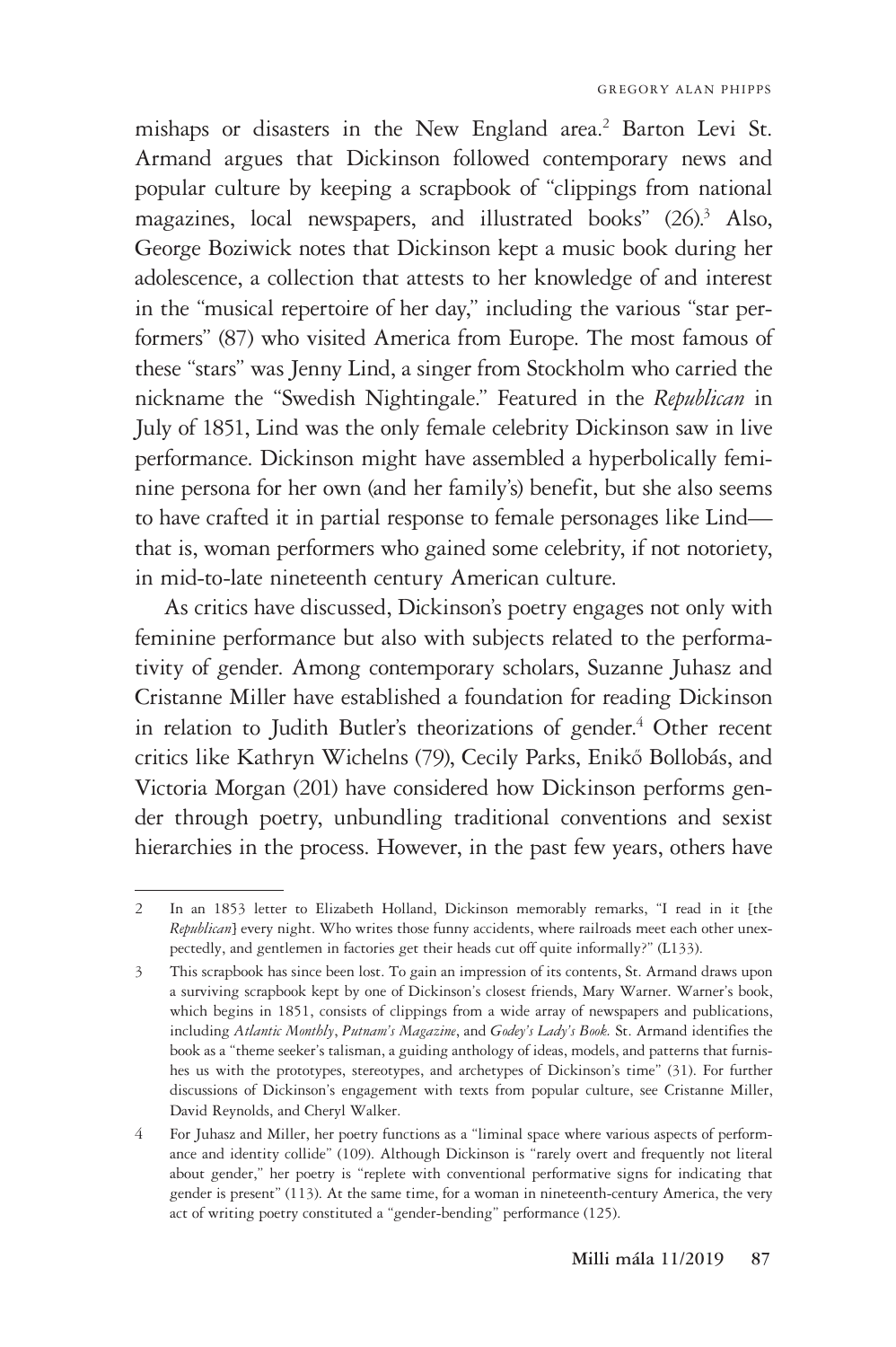critiqued these developments in Dickinson scholarship. For instance, Ursula Caci argues that Dickinson's poetry is less invested in deconstructing gender than it is in playing with the multiplicity of gender in order to expose the "necessary presence of power in [all] hierarchies" (69). Also, Jessica Jessee argues that the biographical emphasis on the "performance *of* the poems or poet" has directed attention away from Dickinson's complex portrayals of performance *in* poetry. Jessee asserts, "Representations of performance in Dickinson's poetry can help us to better appreciate her engagement (however unconventional) with a highly performative mid-century public culture" (1). In this latter approach, readings of performance in Dickinson's poetry raise questions of how she creates scenes in which female (or feminine) figures display complex and often conflicted aspects of mid nineteenth-century theatrical performances involving women.

This article focuses on the ways Dickinson's poetic engagement with mid nineteenth-century feminine theatrical performance (exemplified in particular by Jenny Lind) evolves in relation to a single colour. The colour blonde appears in two poems Dickinson wrote in 1863, "The Moon was but a Chin of Gold" and "You've seen Balloons set - Hav'nt [sic] You?" In these poems, the colour blonde carries analogous meanings while also, I argue, touching upon a major transformation in fashion and culture that occurred in America during the 1850s and 60s.<sup>5</sup> At once superficial and yet profoundly revealing, this transition was reflected in American literature and theatrical performances. At the midpoint of the nineteenth century, a rapid change occurred in the representation of blonde hair. Dickinson's depictions of blondness suggest that she was attuned to this transition, which centred on tensions between older associations of blonde hair like purity, ethereality, and angelic innocence, and concepts that had previously been allied with dark hair, such as voluptuousness, sensuality, and embodiment. Halfway through the nineteenth century, a productive conflict between these associations, expressed previously mainly through literature, began to emerge in theatrical performances, with blonde-haired female singers and dancers capitalizing on the

<sup>5</sup> Dickinson also mentions the word "blonde" in a handful of other poems, including "Dropped into the Ether Acre," "Banish Air from Air," "Apparently with no surprise," and "Color - Caste - Denomination -."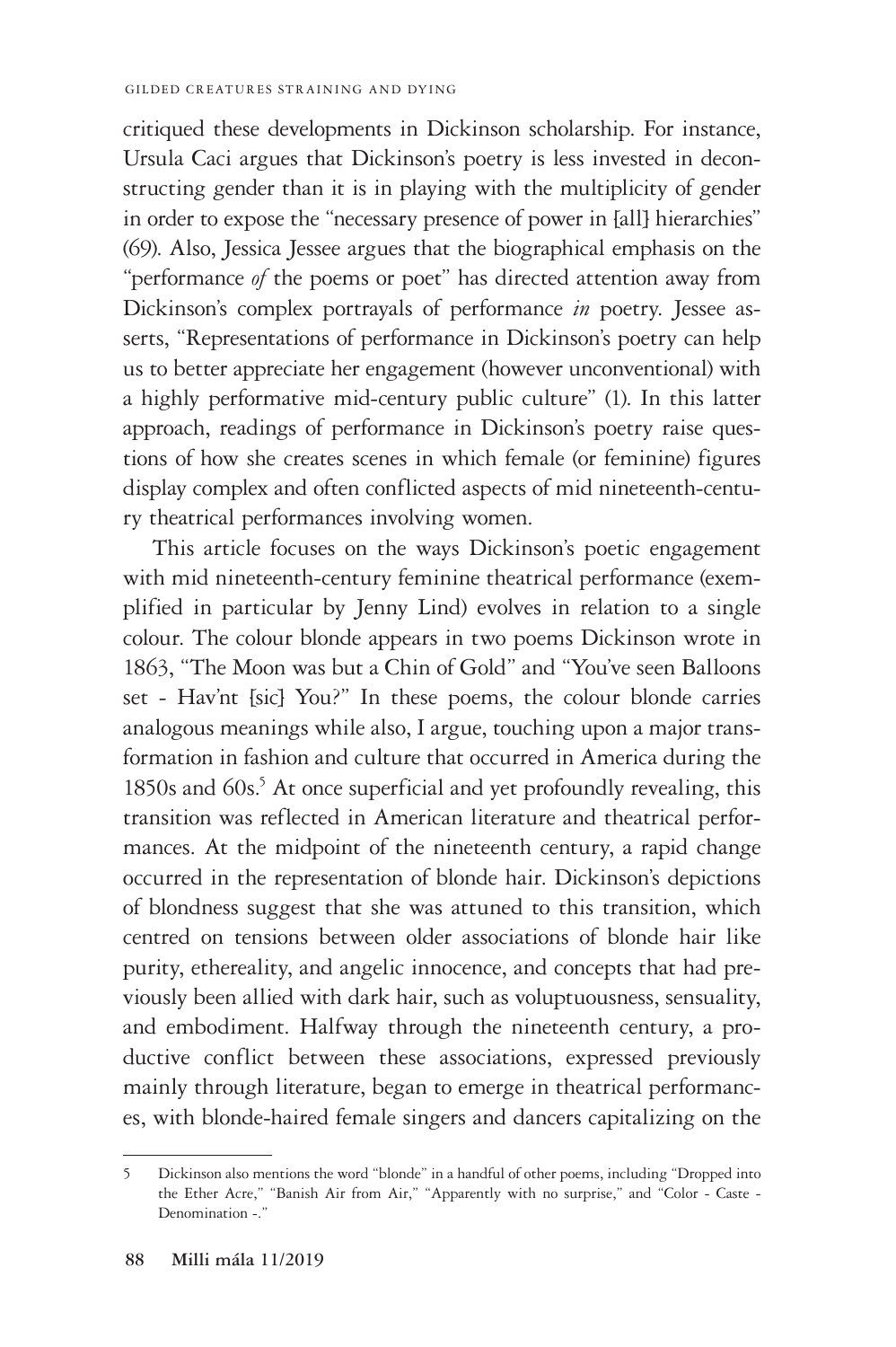edgy contrast between purity and eroticism to strengthen the piquant appeal of their shows. Dickinson's engagement with and use of the term "blonde" reflect facets of these contrasts, even though she generally does not use the word to refer to hair colour. For instance, Daneen Wardrop ties the use of "blonde" in "Banish Air from Air -" to fabrics and clothing, arguing that in nineteenth-century fashion magazines "blonde" was "probably used more readily as an adjective for lace than it was for hair" (*Labor* 184). However, Dickinson's poetry does capture shifting connotations of blondness as a marker of identity through select portrayals of the reciprocal movements between clothing, physical appearance, and cultural associations. The colour itself emerges in her poetry as a polysemic and changeable trope for feminine performances that unfold through competing tensions of ethereality and physicality.

Discussing a single colour in relation to Dickinson's poetry inevitably calls to mind the roles of whiteness in her work and life. Dickinson's ambivalent and far-ranging representations of whiteness form a useful point of comparison for thinking about blondness. As critics like Wesley King (44), Vivian Pollak (85), Judith Pascoe (9), and Sandra Gilbert and Susan Gubar have noted, whiteness takes on multiple meanings in Dickinson's poetry, signifying alternatively ethereality, purity, self-sacrifice, racial hierarchies, death, blankness, universality, and other subjects. Moreover, even when whiteness is tied to particular symbolic associations, its meaning often evolves through unstable tensions and paradoxes. For instance, Pollak argues that Dickinson invokes traditional links between whiteness and "feminine self-denial and self-sacrifice" primarily in order to associate herself with a contrary "transgressive and androgynous public style" (89). In a related vein, Gilbert and Gubar argue that whiteness functions for Dickinson as a symbol of purity and a talisman for male fantasies of defilement while also operating simultaneously as a tropological "self-enclosing armor" that buttresses women's autonomy and independence (616-17). Viewed collectively, these critical observations suggest that Dickinson's poetry approaches whiteness not as a totalizing sign that produces repetitious meanings but as a variable marker of competing and even contradictory associations.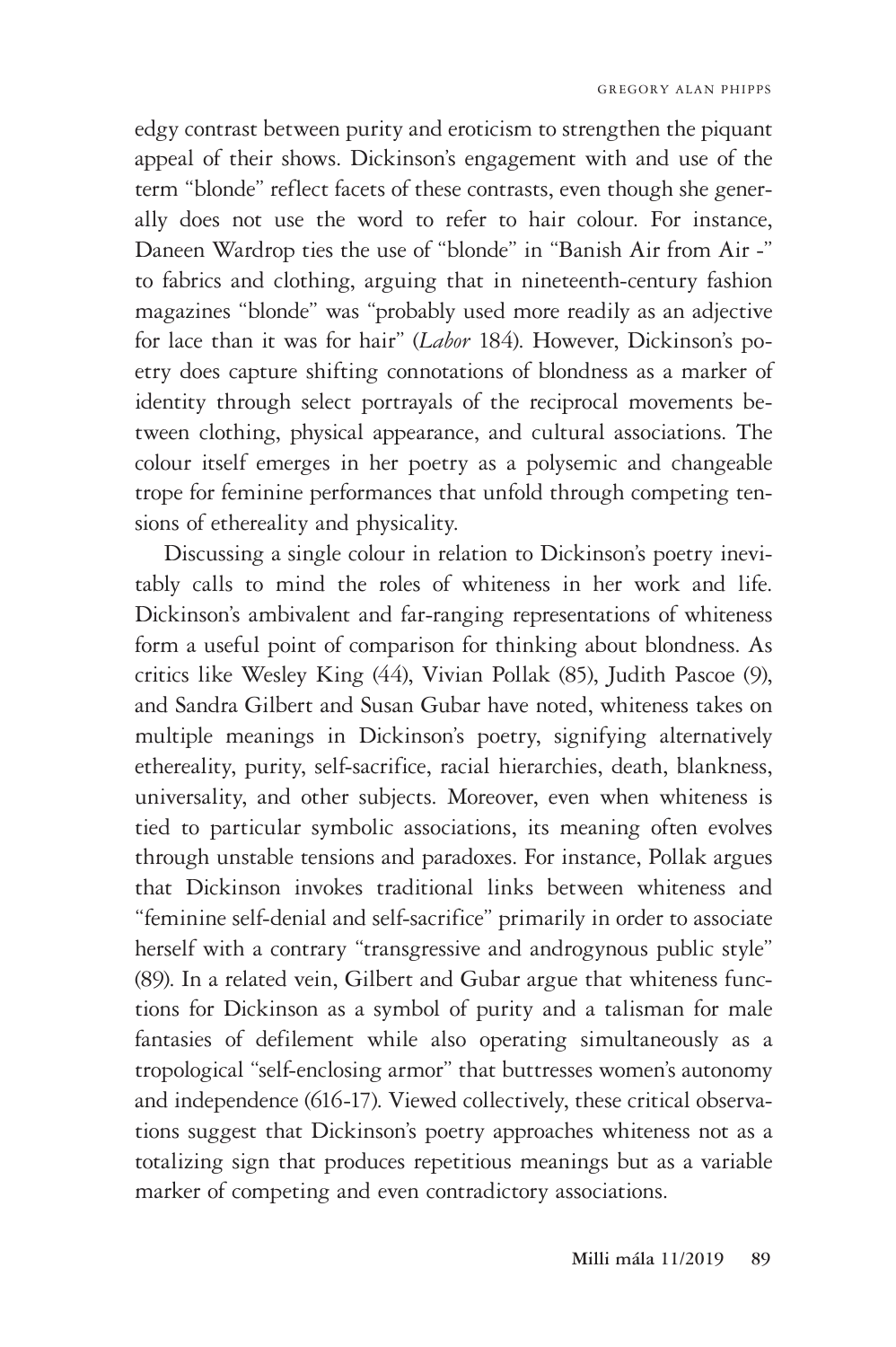These persistent tensions and ambiguities in Dickinson's poetic treatment of whiteness take on a new dimension when we consider some of the alliances between whiteness and blondness in mid nineteenth-century American culture. There are various ways to approach such alliances, but focusing on the Jenny Lind phenomenon draws attention to one of the paramount ideals at the core of them, feminine purity, ethereality, and innocence.<sup>6</sup> As numerous critics and historians have discussed, blondness carries longstanding feminized connotations of purity, angelic innocence, ethereality, and youth.<sup>7</sup> Some critics have gestured towards a link between Dickinson's constructions of whiteness and these associations of blondness, albeit in passing. For example, Gilbert and Gubar discuss Dickinson's engagement with the most famous icon of whiteness in Victorian society, the "angel in the house," a persona that has traditionally been a paragon of visual whiteness on several levels—not only does she typically wear white clothing, but she is also usually depicted as having pink cheeks and "celestially golden hair, as if to relate her further to the whiteness of heaven" (616). Domhnall Mitchell and Judith Pascoe bring a different angle to this connection through their discussions of Dickinson's attendance at the Jenny Lind concert. Mitchell argues that part of the reason Dickinson attended the concert is that Lind personified an aggregate of symbolizations grounded on notions of purity and virtue, which revolved around light-coloured clothing, racialized whiteness, and a Northern European heritage—a "social as well as aesthetic alignment" (78) in the mid nineteenth-century that appealed to a certain class of Americans (especially those who feared rising levels of immigration from areas outside of Northern Europe). Pascoe also raises these ideas, stating that Lind's popularity was based partly on her reputation for feminine purity and virtue, a stature that was coded through her clothing and appearance, which enabled her to embody "whiteness beyond reproach" (9). Indeed, no doubt part of

<sup>6</sup> Lind truly was a phenomenon, arriving in America in 1850 amid extensive media coverage and mass enthusiasm. As Pascoe discusses, it would be difficult to overestimate the scope and reach of her popularity in America: "To attempt to envision the frenzy created by Lind's tour of America, it may be necessary to imagine a contemporary Beatles tour with John Lennon restored to life" (2). Pascoe proceeds to argue that "Jenny Lind, as the most public of public women, served for Dickinson as both an intriguing and troubling example of the female artist in the marketplace," producing a "complex and enduring impact on her conception of herself as an artist" (2).

<sup>7</sup> See for example Gelbart (209), Wendy Cooper, Pitman, Joncus (559), and Gitter.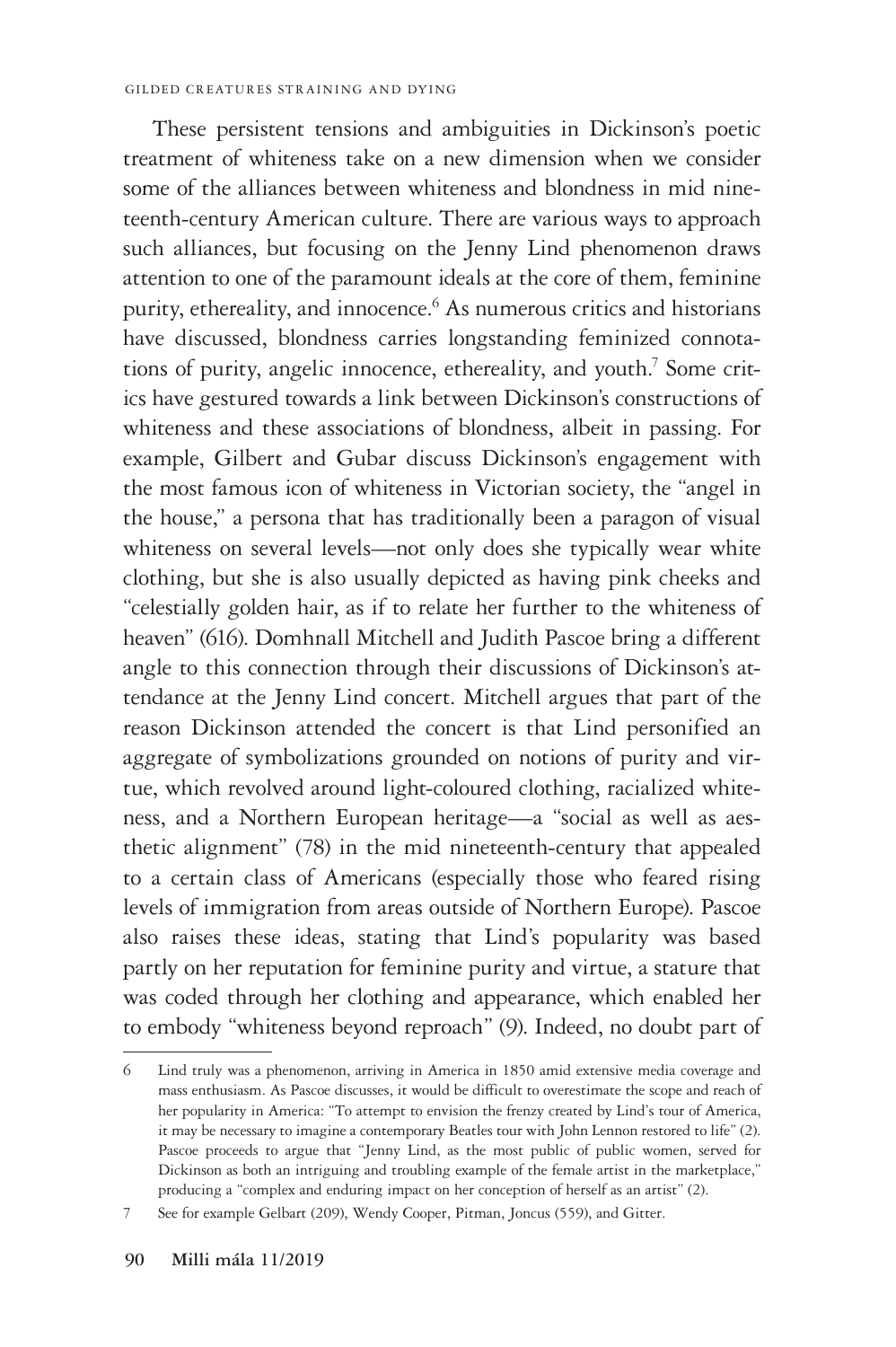the reason Dickinson's severe father allowed his daughters to attend the show was that Lind had a widespread reputation for charity and impeachable conduct.<sup>8</sup>

Neither Mitchell nor Pascoe mention Lind's hair colour specifically, and Dickinson does not bring it up in a letter to her brother Austin on July 6, 1851 in which she discusses the Lind concert (though she does comment on Lind's "mild blue eyes" [L46]). There is no concrete proof that Lind was blonde, with surviving daguerreotypes suggesting that her hair was probably light brown (and almost certainly not yellow). Yet interestingly, contemporary depictions of and dialogues about Lind identify her as a strikingly blonde-haired performer, suggesting, I would argue, a series of attempts to bolster her reputation for impeachable "whiteness." In 1866, the American singer Lillie de Hegermann-Lindencrone described her as having "plain features, a pert nose, sallow skin, and very yellow hair." Similarly, John Addington Symonds's rather physiognomic catalogue of her appearance in 1862 included the detail "Her hair is profuse and yellow." Frederick Locker-Lampson, an English poet and famous book collector, described her as a "fair-haired and blue-eyed Puritan" (qtd. in Wagenknecht 24). Either these individuals took creative liberties in their descriptions or Lind dyed her hair at different points in her career. Either way, Locker-Lampson's phrase "fair-haired and blueeyed Puritan" is significant, indicating that the public was invested in galvanizing a link between blondness and innocence to reinforce Lind's persona. The image-production of Lind as a blonde was also a commercialized (and haphazard) process. Many products carried her likeness, from cigars to teakettles to paper dolls, with some items and advertisements depicting her as a brunette, others showing her with

<sup>8</sup> Dickinson's droll descriptions of her father's reactions to the show afford a glimpse of how a conservative New Englander might view the intrinsic imprudence of a popular woman entertainer. Dickinson describes her father "looking *mad*, and *silly*, and yet so much amused" throughout the performance. When it ended, Edward Dickinson thanked the performers with jarring abruptness and formality, commenting, "Good evening Sir" and "very well—that will do" before they even had a chance to receive applause: "it was'nt *sarcasm* exactly, nor it was'nt *disdain*, it was infinitely funnier than either of those virtues, as if old Abraham had come to see the show, and thought it was all very well, but a little excess of *Monkey*!" (L46). In this instance, the disreputable element to the show is more benign than eroticism, centring on playfulness and silliness. Then again, Edward Dickinson's obvious desire to leave quickly suggests that he was worried the "monkey business" might slide into something worse and more corrupting if he did not whisk his daughters away immediately.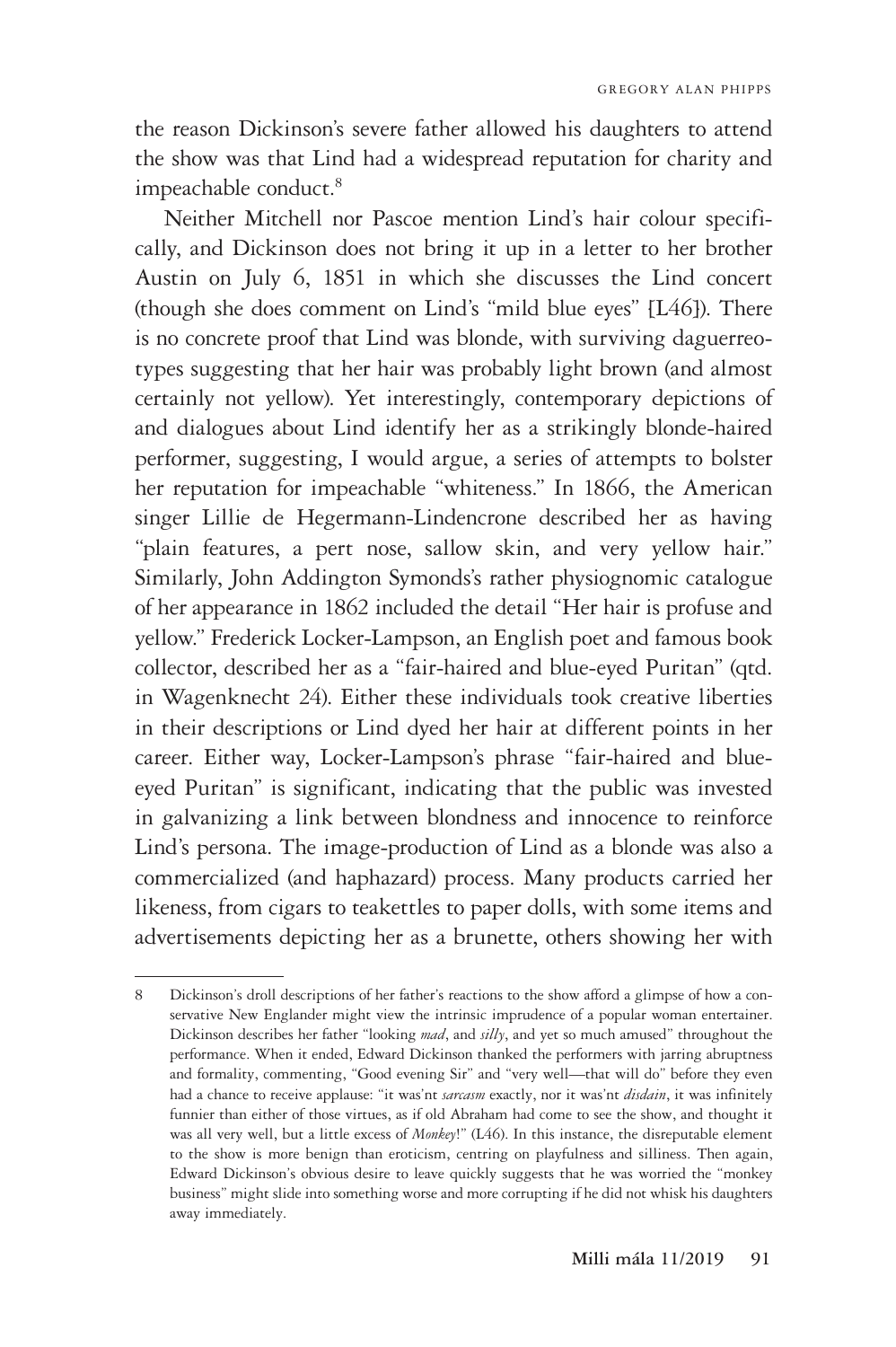somewhat lighter shades of hair, and still others, such as the paper dolls, representing her with yellow blonde locks.<sup>9</sup> Given the importance of whiteness as a symbol for Lind's ostensible angelic purity and beneficence, it is possible that representations of her as a blonde were aimed in part at strengthening her overall public image.

At the same time, the symbolization of Lind as a blonde may have also tapped into the newfound subversive connotations of blondness that developed broadly in mid nineteenth-century America and Britain. Importantly, these connections revolved around dualisms and paradoxes that speak to the contrasts Dickinson crafts between feminized ethereality and transgression in her representations of whiteness. The reinscriptions of blondness that occurred in the middle of the nineteenth century also emphasize the degree to which cultural associations of particular colours, styles, and physical attributes are by no means static or universal. Lois Banner notes that the popularization of burlesque and variety shows in the 1850s coincided with "one of the sharpest and most enigmatic style shifts of the century": "For half a century, brown hair had been the favored color. Now light blonde hair became the vogue" (121). In the early nineteenth century, blondness had been out of fashion, in part because studies in physiognomy associated it with blandness and a nondescript, uninteresting personality (Banner 124). The resurgence of blondness was reflected in the popular imagination and through performance, with women actors and dancers taking to peroxide at mid century in increasing numbers. In 1868, the so-called British Blondes (a burlesque troupe from Britain) helped solidify the connection between performance and blondness in America, winning acclaim and attracting controversy during their tour of the United States (121-22). Abigail Heiniger, Lori Landay, and Elisabeth Gitter argue that the transition was reflected in nineteenth-century British and American literature, in works ranging from Harriet Beecher Stowe's *Uncle Tom's Cabin* (1852) to Bram Stoker's "The Secret of the Growing Gold" (1897).<sup>10</sup> As

<sup>9</sup> Wagenknecht details a relevant and amusing side note to the commercialization of Lind. In Providence, Rhode Island, a chambermaid at the hotel where Lind was staying decided she would do some business on the side and sell strands of Lind's hair to the locals, having convinced them that she had picked them from the "great singer's brush." In truth, the chambermaid was merely selling "hair from her own blonde head" (4).

<sup>10</sup> See Landay (62) for a discussion of *Uncle Tom's Cabin* and Heiniger for a discussion of "The Secret of the Growing Gold."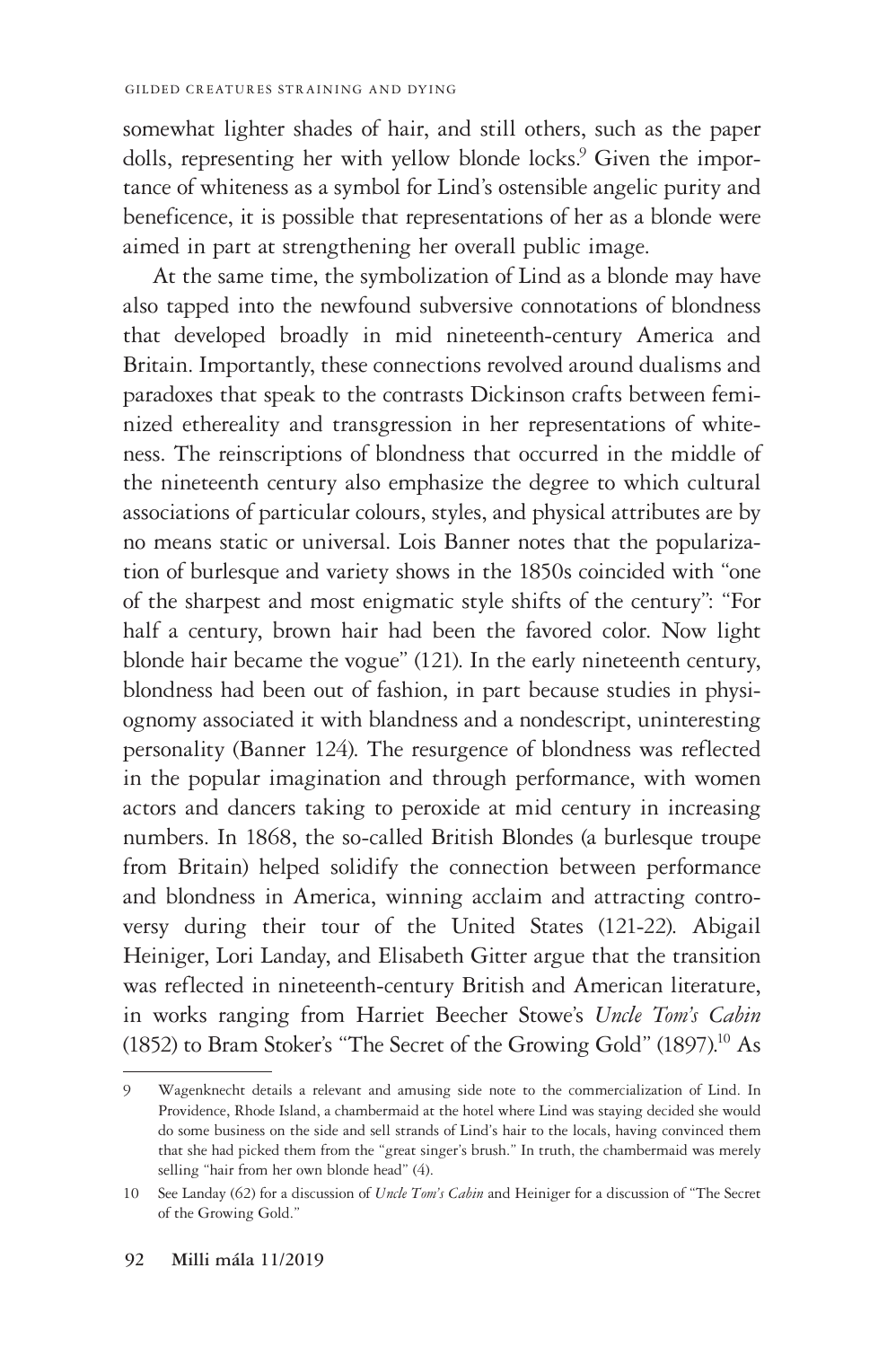Gitter writes, the "long literary tradition of golden-haired ladies . . . gathered peculiar force in the latter half of the nineteenth century" (936). This tradition consisted of literature, but also visual art, mythology, and other cultural forms which linked blondness to purity, innocence, ethereality, and fragility. However, insofar as positive depictions of blondness represented a transition from the early nineteenth century, this trend was not merely an extension of a pre-existing tradition; rather, it constituted a mid-century shift in style and fashion.

Moreover, the renaissance of blondness did not simply reinforce the old associations of light hair, but also pushed them in a new direction. Banner argues that the eroticized performances of groups like the British Blondes heralded a refreshed openness in America to feminine sensuality on the stage. These performances brought a new edge to the connection between blondness and innocence, showcasing a risqué combination of "purity and voluptuousness" (124). For Gitter, the old ties to innocence and purity remained in place in a number of literary works, but blondness also came to carry a range of antithetical associations, including crass materiality, power, and entrapment. Blonde hair began to function more as a commodity, operating for both virtuous and sinister purposes. Discussing Victorian poets like Lord Tennyson, Robert Browning, and Christina and Dante Rossetti, Gitter writes, "The golden-haired woman they depict, at her most virtuous, may use her hair in the marriage market, saving and trading it for the possibility of wedded bliss. In her more sinister incarnation, she uses it for sexual entrapment and destruction, spending it selfishly for her own pleasure or profit" (946). The alliance between dark hair and sexuality was part of an extended tradition in nineteenth-century British and American literature, with mysterious, forceful, and exotic brunettes like Lady Ligeia in Edgar Allan Poe's "Ligeia" (1838), Cora Munro in James Fenimore Cooper's *The Last of the Mohicans* (1826), and Eustacia Vye in Thomas Hardy's *The Return of the Native* (1878) following familiar tropes. The new generation of blonde characters brought their own version of erotic symbolism. The links to purity sharpened sensuousness through contrast, and the associations of gold and wealth strengthened underlying interconnections among sexuality, marriage, and commerce. In many late nine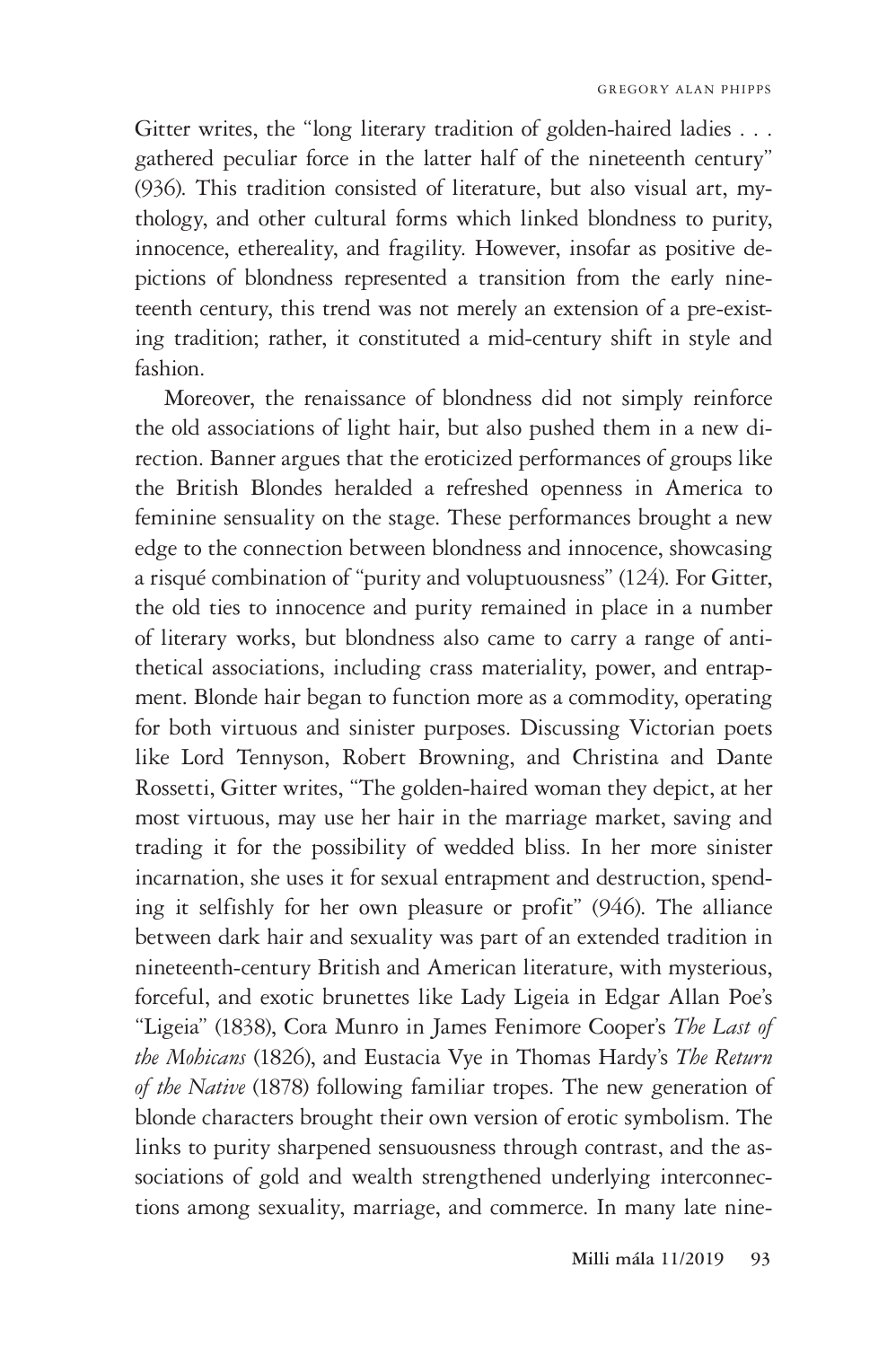teenth-century literary works, blondness acquires a dialectical volatility, with the traditional connotations now invoking opposite meanings. In works such as Christina Rossetti's "Goblin Market" (1862) (featuring the blonde sisters Laura and Lizzie), purity gives rise to sensuality, innocence to sexual experience, and marriageability to commercial value. The best way for an author to avoid this dialectic, it seems, was to reinforce the earlier associations of blandness, creating eminently good and one-dimensional characters, as Charles Dickens did with Lucie Manette in *A Tale of Two Cities* (1859).

How and to what extent does Dickinson's poetry take up this cultural and stylistic transition? She deploys the term "blonde" selectively in her poetry, often linking it to sunlight, fire, or gold. She also makes numerous references to amber—as Rebecca Patterson notes, amber is the second most frequently mentioned gemstone in Dickinson's oeuvre, behind pearl (497). The meanings of "blonde" in her poetry are diverse, hinting occasionally at hair colour, as in lines like "Her Forehead is of Amplest Blonde" (Fr735), "Horses of Blonde - and Coach of Silver -" (Fr286), and "The blonde assassin passes on." (Fr1668).11 However, in other poems, blondness describes the colour of the sea in sunlight ("You've seen Balloons set - Hav'nt You?"), a flame ("Banish Air from Air -"), and the hue of a chrysalis ("Color - Caste - Denomination -"). This article focuses on "The Moon was but a Chin of Gold" and "You've seen Balloons set - Hav'nt You?" to explore interconnections among blondness, ideals of feminine ethereality, and bodily performance.

In the context of these interconnections, the unifying thread between "The Moon was but a Chin of Gold" and "You've seen Balloons set - Hav'nt You?" involves a series of literary elements that speak to dualisms and contradictions which developed within mainstream constructions of blondness in mid nineteenth-century America.

<sup>11</sup> The last line comes from "Apparently with no surprise," a poem Dickinson wrote in 1884. Patrick Keane comes closest to offering an interpretation of blondness in Dickinson's poetry in his study of this work. Keane notes that it is surprising that the assassin in the poem is blonde, since the etymological origins of the word invoke Arabic culture. He further argues that the incongruity is meant to emphasize that the pale assassin is, like the flower it destroys, "luminously beautiful pure, prismatic, pristine, glistening" (134). Given the ubiquitous connections between flowers and femininity in Dickinson's poetry, it seems likely that the assassin is intended to be masculine, so the familiar connotations of blondness—including purity and fragility—become ironic in this context. It should be noted, however, that this conflict between the traditional symbolic meanings of blondness and oppositional meanings also emerges in earlier poems.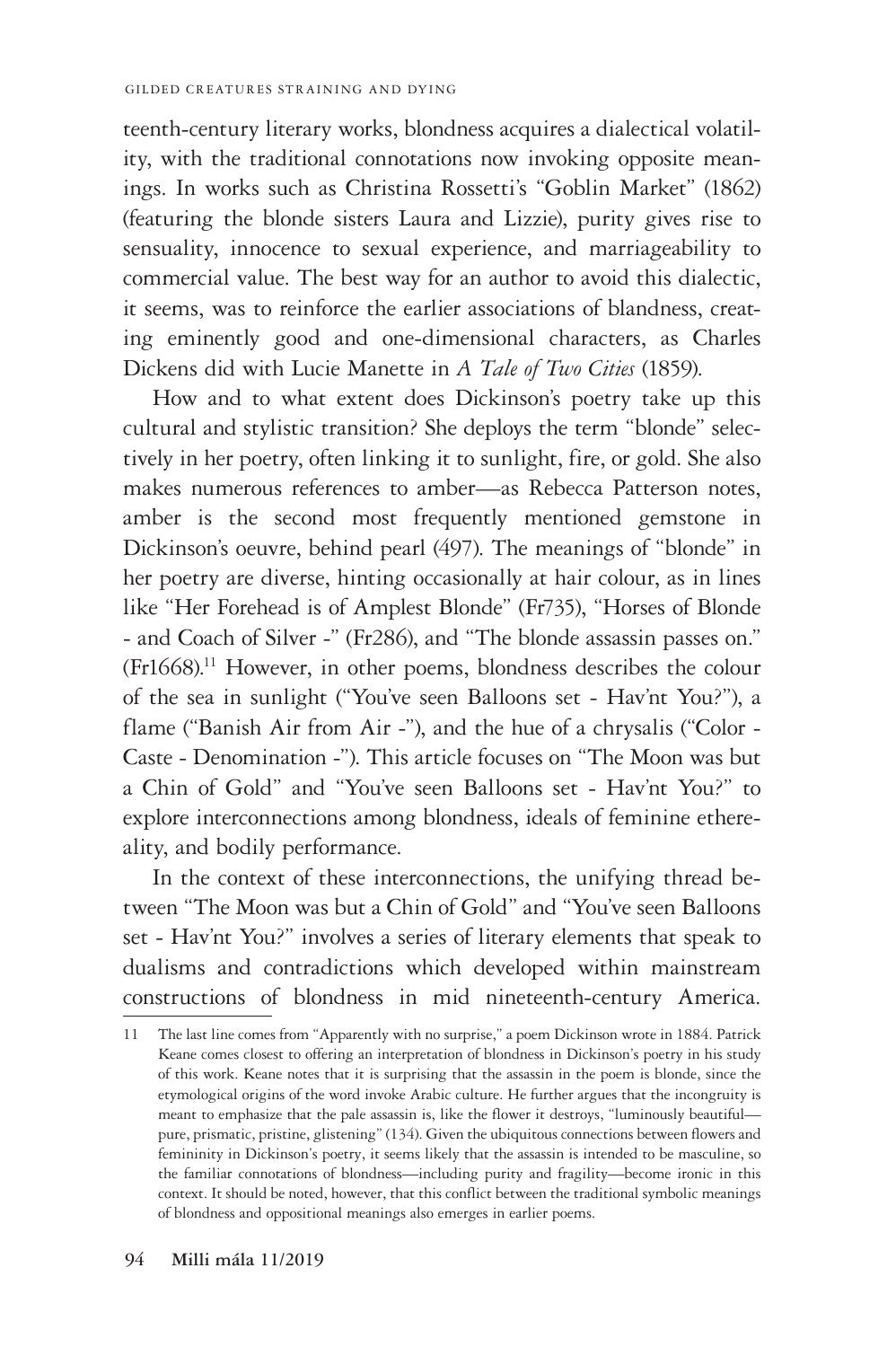These constructions play into select ideals of whiteness, with both poems presenting scenes and imagery evocative of idealized feminine figures that stand above the material world. Motifs of ascension and elevation work in tandem with images of blonde surfaces, golden light, and perfection. Yet these motifs also feed into portrayals of bodily performance. In "The Moon was but a Chin of Gold," the appearance of a full moon in the night sky conjures up images of performance through the slow unveiling of a woman's face, which hangs in the sky as an emblem of celestial perfection. At the same time, this implicit performance also develops aspects of a burlesque show through impressions of the moon's "body." Nonetheless, the abrupt conclusion of the poem, which hints at a sudden death, cuts off the potentially sensual and risqué side of the performance. The representation of bodily performance is more explicit in "You've seen Balloons set - Hav'nt You?" as a balloon is personifying a woman who performs on a stage (likely by dancing) for an audience. The performer apparently attempts to use her body in order to transcend physicality and access some form of divine elevation, only to gasp for breath, trip, stumble, and crash to her death. In both of these poems, the motifs of blondness and gold frame aspects of feminized beauty that intersect with traditional associations of blonde hair, such as purity, fragility, and angelic ascension. Then again, they also frame women's performances in relation to displays of the body. However, such displays do not unfold through renditions of sensual or erotic exhibitionism. Rather, they appear through impressions and fragments that introduce themes of death and cessation. Taken together, the poems suggest that ideals of feminine ethereality may be showcased through physical markers (such as blondness and whiteness), but they also imply that physical appearance and bodily performance do not lead to presentations of a simple or cohesive version of a feminine figure as an angelic being that rises above the material world. Rather, insofar as this figure emerges through bodily performance, it does so in piecemeal fragments that ultimately dissolve into moments of diffusion, collapse, and mortality.

The first poem, "The Moon was but a Chin of Gold," presents traditional associations of blondness in relation to staged performance. The poem could be taken as a simple reverie on nature, which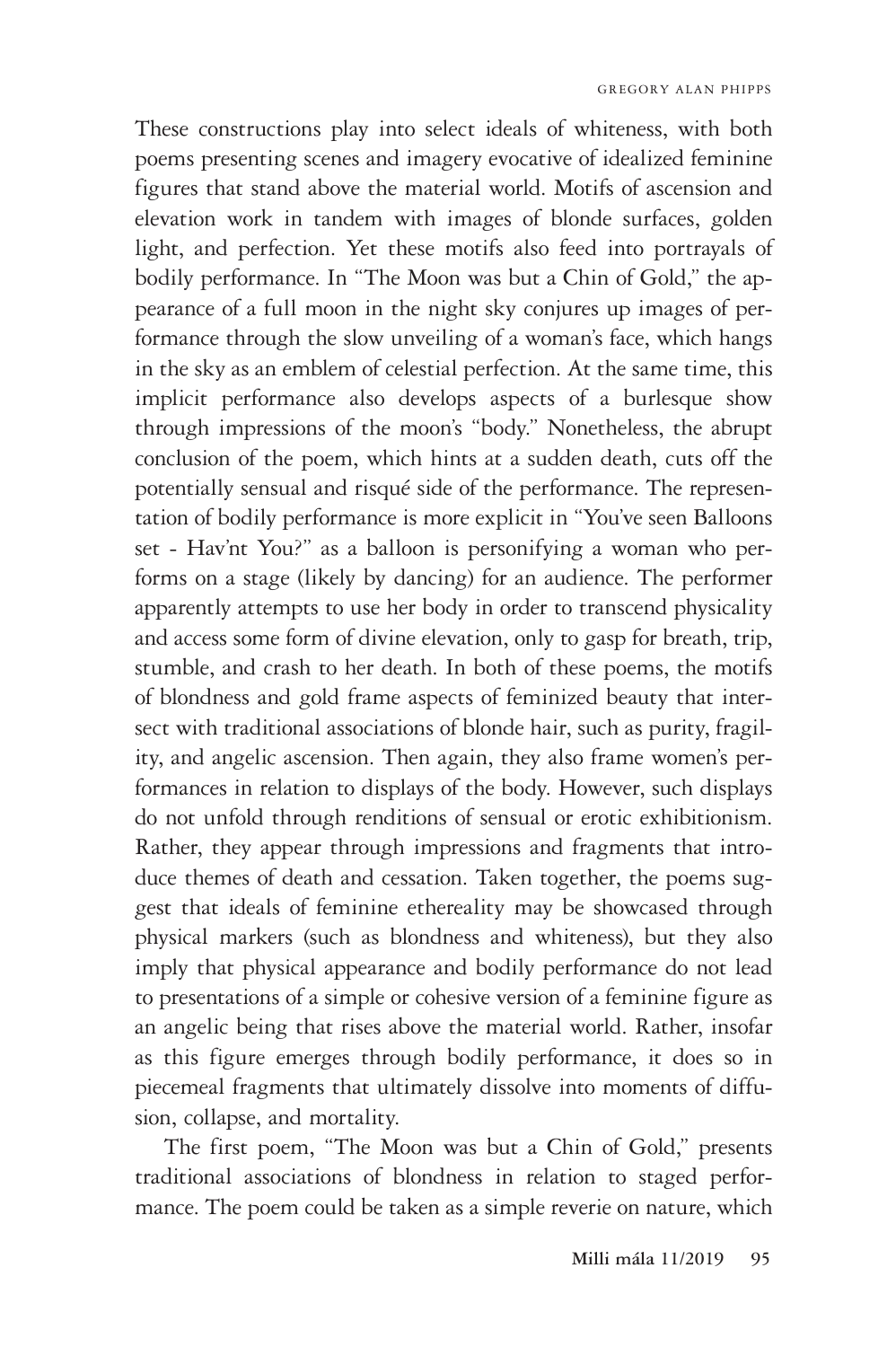is how Robin Peel reads it (262-63). It also could be framed as a veneration of feminine beauty, which is how I approach it. From this perspective, the poem offers familiar thematic concerns in literary treatments of feminine beauty, including depictions of ephemerality ("The Moon was but a Chin of Gold/A night or two ago -"; "Her Eye unto the Summer Dew/The likest I have known -") and images of a face that is at once beautiful, remote, and inscrutable ("Her Cheek - a Beryl hewn -"; "Her Lips of Amber never part -"; "And what a privilege to be/But the remotest star -"). The general portrait is one of ideal albeit fleeting beauty suspended above the world. That "Her Forehead is of Amplest Blonde -" extends the imagery of gold while also invoking the resurgence of blondness as a fashionable marker of beauty. The revelation of this blonde head and fair face unfolds as a slow performance. The "Chin of Gold" in the opening line sets up the unveiling that follows: "And now she turns Her perfect Face/Opon [sic] the World below -." This "perfect Face" may reveal a new phase in the construction of beauty—a model of femininity that is at once original and yet traditional.

With regard to blondness, the most noteworthy aspect of the poem is the motif that develops through the "chin of gold," the forehead of "amplest blonde," and the "lips of amber." The colours are similar, but they serve different functions in the poem. If we read the moon as the face of a woman, the chin of gold constitutes the first stage in a slow performance of revelation. The chin is merely a part of the face and its implicit high value (marked through the term "gold") is grounded mainly on potentiality—that is, on the sense of expectation that is only fulfilled when the "perfect Face" appears in subsequent nights. The forehead of "amplest blonde" suggests an abundance and fullness that is perhaps lacking with the mere sliver of the chin. The "lips of amber," meanwhile, point towards another phase in the unveiling of the face. Once the face is revealed in its perfect completeness, it is ready to cast an extraordinary smile "Upon her friend." However, the smile never occurs, as this part of the performance is held in abeyance. On the whole, the imagery of gold, blonde, and amber speaks simultaneously to movement and consistency. The colour of the face does not change substantially as it appears, but the subtle shifts between gold, blonde, and amber empha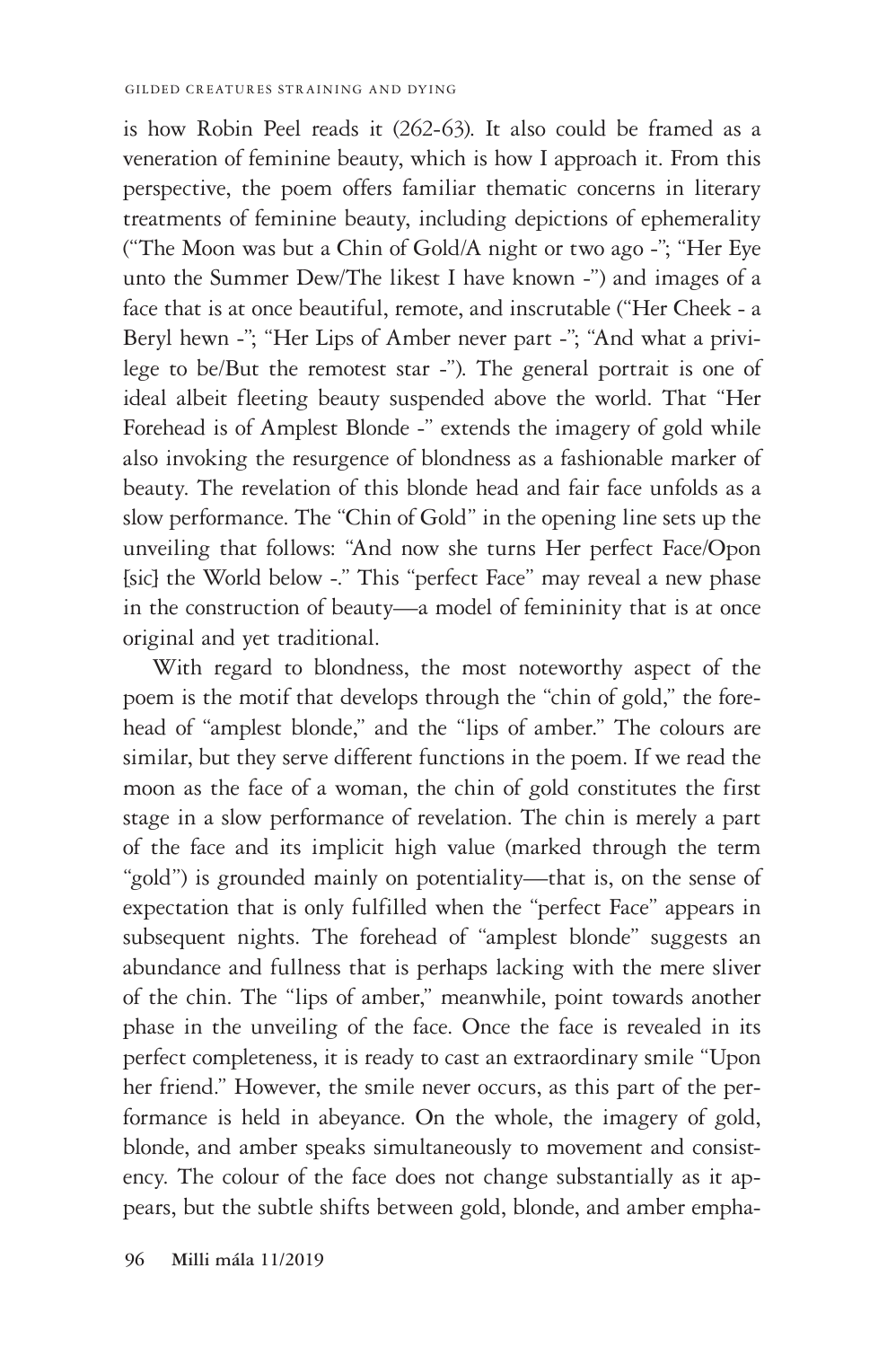size that the presentation of the face is a continuous and incomplete process.

How does this portrayal of the moon intersect with transformations in representations of blondness in mid nineteenth-century America and Britain? The "ample" blonde forehead may refer to skin colour, blonde bangs, or perhaps some form of dress, such as a bonnet (which is mentioned in the final stanza). The femininity of the moon and the references to blondness, gold, and amber call to mind associative interconnections between purity, fairness, and light-coloured clothing, hair, and skin. As discussed, the mainstream valorization of Jenny Lind as a performer turned in part on her ability to access a social trend in which whiteness, blondness, and fairness were coded visually to reinforce ideals of feminine virtue. These associations surface through the depiction of the moon as a woman's golden face, but part of what is striking about this representation is the impression of distance and remoteness that persists throughout the poem. In fact, the full revelation of the face only accentuates its continued removal from the viewer (that is, the reader). In the fourth stanza, the speaker states that it would be a privilege for the reader to take on the role of the "remotest star" because then the moon "might pass/Beside your twinkling door." The only way to approach closer to this elevated and seemingly celestial object (or persona) is to become a similar object oneself. If we read the unveiling of the moon as a feminized performance, then it appears to be a slow exhibition of a celestial face, but insofar as ideals of feminine purity are implied in the golden and blonde colouring, they are allied more with inaccessibility than with virtue.

Then again, the final stanza does point toward some of the voluptuousness and sensuality of stage performance, disrupting the ethereal luminosity of the face. This stanza diverges from the rest of the poem by widening the frame to describe attire: "Her Bonnet is the Firmament -/The Universe - Her shoe -/The Stars - the Trinkets at Her Belt -." There is some disjunction in these metaphors. The component parts of attire are basic and unadorned, jarring against the impressions of grandiosity and vastness created by the firmament, universe, and stars. Also, the reference to trinkets deflates the opulence of the gold and silver in the preceding stanzas. The bonnet,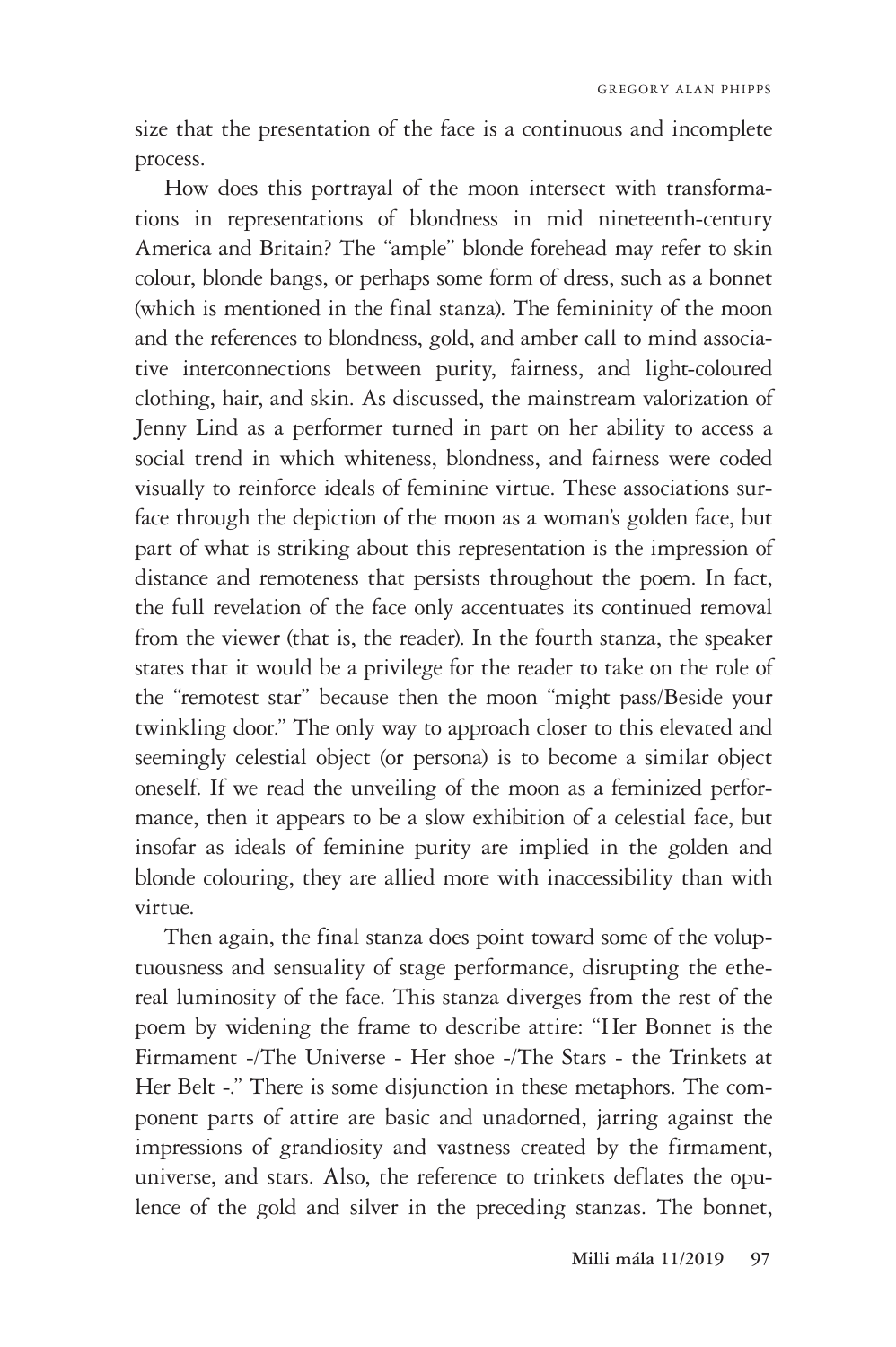meanwhile, is an image of containment when set against the "ample" blondness mentioned in the second stanza. One could argue that the discordance only emphasizes the splendour of the face. In other words, the visage is naturally so gorgeous that it is capable of making plain clothes seem like the trappings of universal beauty. On the other hand, the presentation of these clothing and trinkets extends the sense of distance and remoteness that are established in the previous stanzas. The stars, firmament, and universe function as images of expansiveness and universality, but they also provide a sense of shapelessness. If the appearance of the moon emblematizes the disclosure of a feminine performer, then the body of this performer is dispersed across the night sky, to the point that it seems to be simultaneously everywhere and nowhere. The "body" of the performer remains as inaccessible as the face, albeit in a different way. Although the face is distant, it is described in intimate detail. Conversely, the body is only hinted at through descriptions of clothing.

Thus, there might be an element of concealment and obfuscation in the representation of a feminine body, which reaches a subtle level of piquancy in the final line: "Her Dimities - of Blue -." Wardrop asserts that this line provides a "homespun effect, after the plenitude and much-ness of the preceding three lines" ("Body's Body" 44). However, the final line seems to build upon the previous ones. After presenting banal and "safe" pieces of attire, the speaker brings in dimities—skimpy cotton fabrics used in the nineteenth century for bustles, gowns, and undergarments, and often worn in erotic stage performances. Moreover, that they are blue instead of blonde or white is noteworthy, since brighter clothing stands at odds with the symbolic valences of lightness that were allied with feminine purity and virtue in the mid nineteenth century (in the case of Lind, for example).<sup>12</sup> Nevertheless, these close-fitting garments also fail to reveal the shape of the body. Instead, they mark a possible transition

<sup>12</sup> As Mitchell discusses, whereas light-coloured clothing belonged to a series of mid nineteenthcentury American visual markers that melded purity, respectability, and whiteness, brighter-coloured clothing was associated by the same token with ostentatiousness and vulgarity. Mitchell locates a new vogue in the symbolic value of white or light-coloured clothing in the 1850s and 60s, stating that this was a period in which the "middle and upper-middle classes of Northern European descent in America began to reaffirm their identity in opposition to aristocratic excess, vulgar money and other, lower, cultural and ethnic groups" (77-78).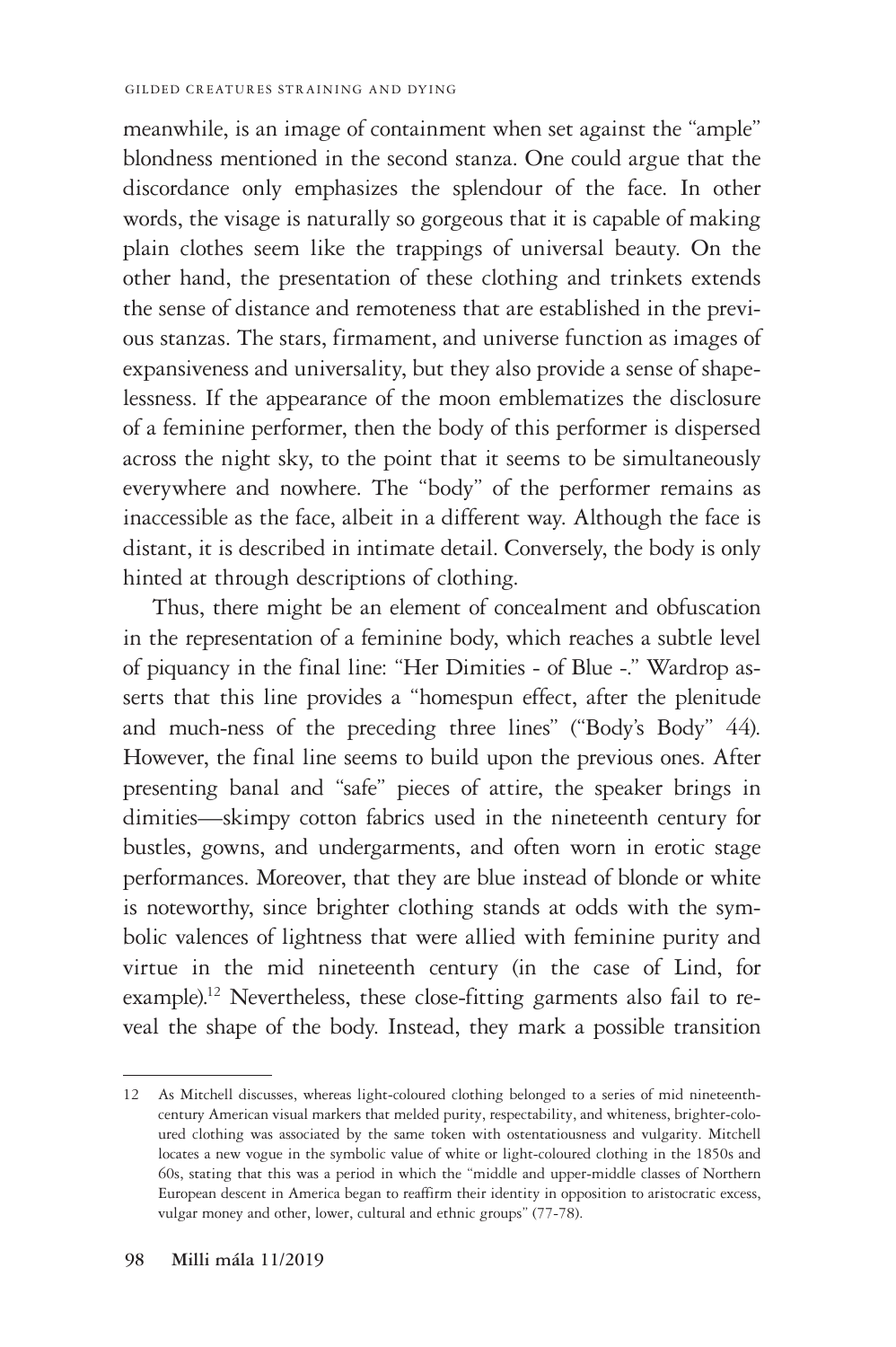from night to day, with the "blue" perhaps referring to both the colour of the dimities and the sky at daybreak. Set against a blue sky, the moon would lose its golden colour, becoming white. The suggested transformation might indicate a reversion to a form of purity or blankness, but it could also intimate that the perfect face with its golden hue transforms into a skull, before fading away altogether as the day progresses. From this standpoint, the trajectory of the poem moves from a description of the face to an abortive perception of the body, which comes to a halt with the feminine figure dying and then vanishing.

From a historical perspective, the poem invokes dichotomous associations of blondness and lightness in the mid nineteenth century: feminine ethereality and voluptuous performance. The golden moon may symbolize a new phase in a classic version of beauty, but when the speaker begins describing clothing, the performance begins to shift from the face to the body. This transition builds upon the hints of performance and exhibition that are established in the opening stanza. First, the face gradually comes into view, progressing from a mere golden chin to a full and perfect countenance, and then the clothing starts to appear. The movement towards skimpier clothing (and perhaps undergarments) is symptomatic of a transition towards revealing more of the body, but the poem ends abruptly before this movement is completed. Does the "World below" perhaps expect (or want) the performance to slide into a burlesque or risqué display of the feminine body? It is difficult to answer this question conclusively, given that the performative exhibition is itself implicit, appearing through imagery and suggestion. The poem does, however, create a multivalent setting for the emergence of a feminized face that is coded through the interrelated colours of gold, blonde, and amber. In the context of Dickinson's productively ambivalent treatments of whiteness and feminine purity, the poem offers another way of thinking about tensions between ethereality and bodily performance. The golden and blonde face of the moon plays into traditional ideals of so-called angelic purity, but at the same time, the silence of her performance draws attention to the purely visible. This silence creates some dignity and even grandeur, but the speaker's close description of the face and enumeration of the clothing and accoutrements also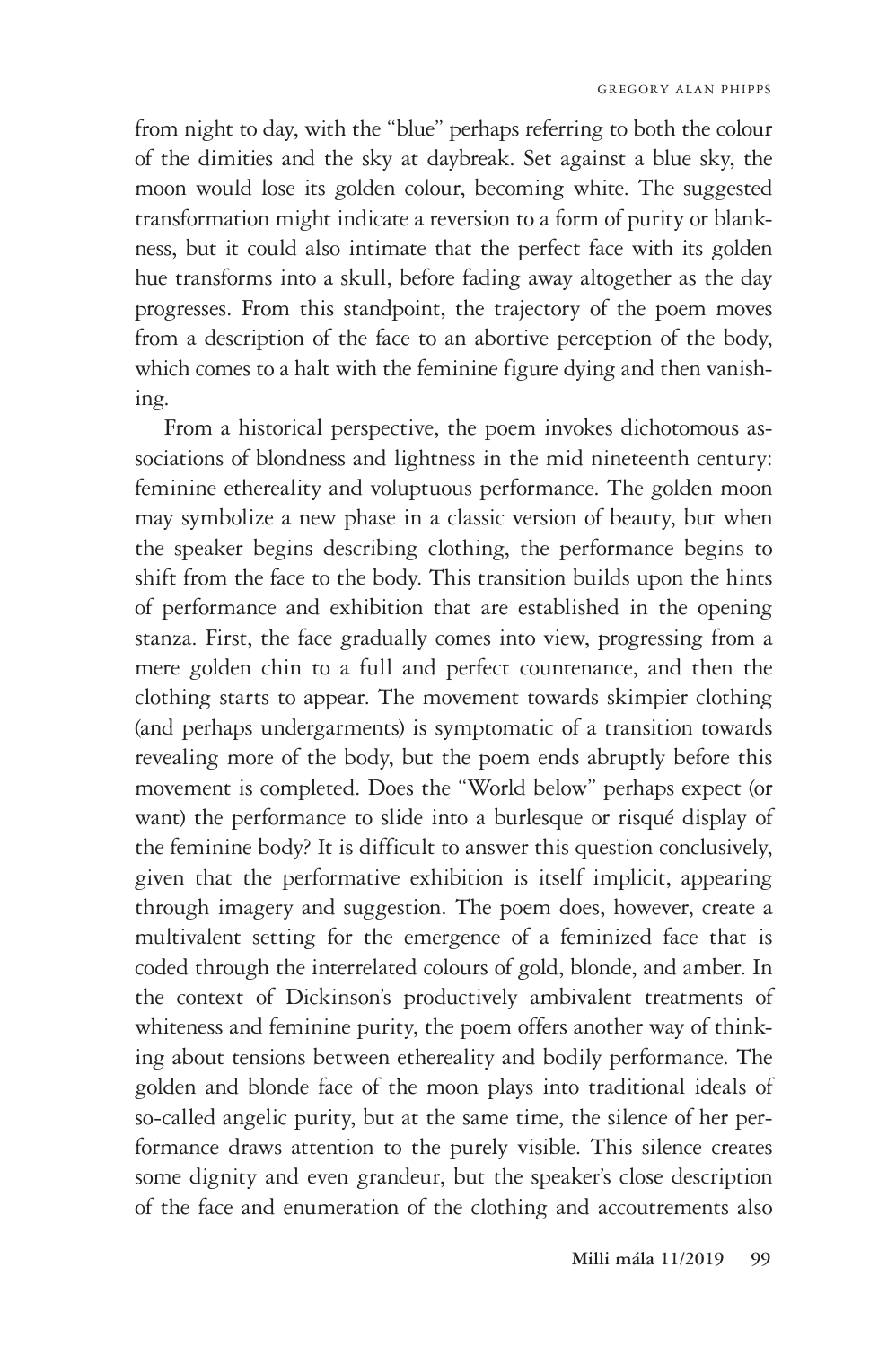suggests a desire to see as much of this figure as possible. From this perspective, the shifts between gold, blonde, and amber are based on an intimate scrutiny that only becomes more intense as more of the feminine performer is revealed. The poem never takes up the possible ramifications of a burlesque show, but this might be because the performance ends prematurely with the sudden shift towards dawn.

"You've seen Balloons set - Hav'nt You?" (Fr730), another poem written in 1863, develops a different and arguably more complex portrait of the conflicts between feminized ethereality and bodily performance. The poem is a heavily metaphorical depiction of a balloon rising and falling. The question in the opening line proves to be a bit misleading since it implies that the balloon descends slowly, like either the moon or the sun, when in fact it gets ripped open by a tree and falls into the sea. Lesley Wheeler notes that this "tragic balloon" bears a resemblance to the "fallen women populating nineteenthcentury literature, who ambitiously soar and then fatally stumble" (134). Suzanne Juhasz and Cristanne Miller develop an analogous reading, arguing that the description of the balloon as a "Gilded Creature" (Fr730) may refer to a "painted woman," which could imply a prostitute, actor, or "any woman whose livelihood depends on reputation or public respect" (121). Jessee argues that the balloon represents a woman performer (probably a ballerina) who collapses as she tries to live up to audience expectations (16). I agree that the balloon may represent a woman's performance in front of an audience, invoking public entertainers in general, and perhaps Jenny Lind in particular. However, the interrelated constellations of colour that include blondness, gilt, and whiteness bring out a series of internal conflicts and tensions in the poem, complicating the relationship between the public ascent and subsequent crash.

The opening line of the poem implicates the reader as an observer of the lofty ascent: "You've seen Balloons set - Hav'nt You?" The question might be genuine or rhetorical, depending on the tone. There could also be a touch of condescension in the inquiry—a sense that the reader *should* have seen this sight. The hint of superciliousness continues in the next lines, with the speaker comparing the balloons to swans that have "discarded You,/For Duties Diamond -." At the same time, the poem veers away from the opening question about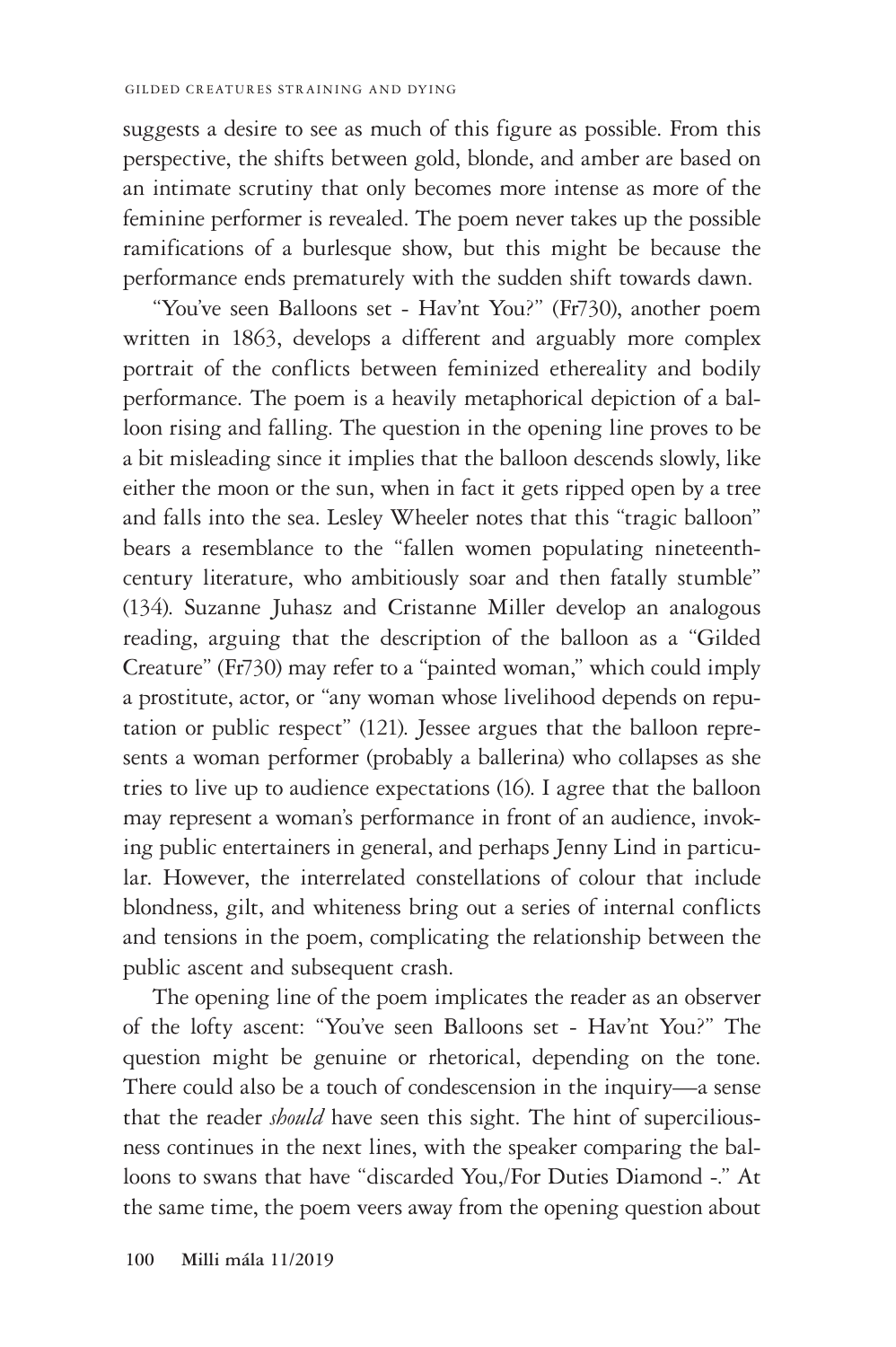the descent to a description of an ascent, becoming a picture of a complete process. From the start, the reader is put in the position of an audience member. She is someone watching from below as a higher being takes to the air, only to fall into the sea. The assumption that the reader has previously witnessed this rise and fall suggests that it is a familiar sight, perhaps indicating a performance that is typical if not banal. At the same time, this assumption also serves as the introduction to an intricate description of the event. For the speaker of the poem, it is still worth describing the process of ascent and collapse, even if the reader has already been privy to it. It might be the case that the speaker reiterates a common version of this event, but it is also possible she is providing a new version. If we take up the second possibility, the opening line of "You've seen Balloons set - Hav'nt You?" carries with it an implicit follow up statement: "But you have not *really* seen them set, so I will show you how it happens."

In the second stanza, the speaker blurs the distinction between the balloons and the swans, expanding the latter into a conceit: "Their Liquid Feet go softly out/Opon [sic] a Sea of Blonde -." In the literal sense, the sea is blonde because it is shimmering in the sunlight, but the lines also create a fluid continuity between the balloons, sun, swans, and sea. That the swans have "Liquid Feet" suggests a lack of separation between their bodies and the sea. There is also a subtle distinction between the swans and balloons: whereas the balloons presumably are floating in the air, the swans "spurn the Air, as 'twere too mean/For Creatures so renowned -." At first glance, this line seems to mean that the swans are too proud to take flight, as though a tangible ascent is unnecessary given their figurative elevation above others. Yet their scorn for the air takes on a sinister dimension in the next stanza, when they "struggle - some - for Breath -." This connection re-establishes the continuity between the balloons and swans by bringing a new angle to one of the initial significations of the metaphor, the elevated superiority of the balloons. In abstract terms, said superiority is based on the rejection of something (symbolized here as air) that surrounds the balloons/swans and is in fact necessary for their survival. The balloons need to be filled with air in order to float and the swans need to breathe air in order to live. Taking this point into account, the "Sea of Blonde" acquires a more ominous meaning.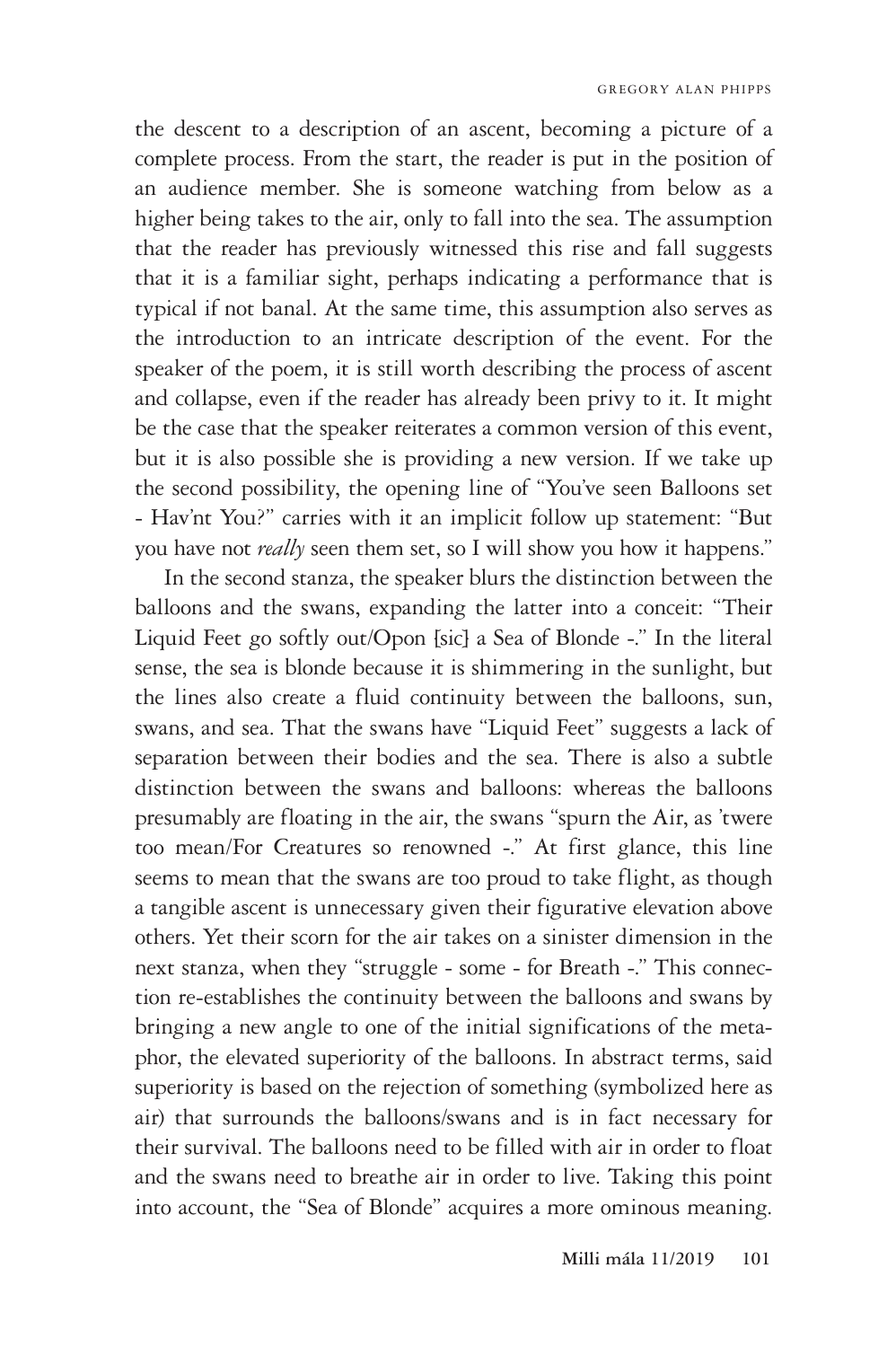The sunlight lends a golden hue to both the water and air, framing the movement of the balloons and swans while contributing to an impression of elevated superiority, but this superiority is based on what appears to be a false rejection of their surroundings.

The image of the blonde sea works in concert with the "Gilded Creature" mentioned in the fourth stanza and the whiteness of the swans, creating a motif that reflects some of the dualisms in Dickinson's treatment of both colour and feminine performance. As mentioned, the "sea of blonde" may refer literally to a body of water bathed in sunlight, but it could also refer symbolically to a large quantity of a specific thing (as in the phrase "a sea of faces"). Might the "sea of blonde" invoke a group of people, such as the blondehaired performers who appeared in America in increasing numbers during the latter half of the nineteenth century? The image seems more abstract than that. Insofar as it is symbolic, it could denote a mass of associative ideas linked to blondness, such as feminine purity, angelic innocence, and ethereality. The swan, an image of both beauty and whiteness, strengthens these associations. On the other hand, the "Gilded Creature" seems to bring out oppositional meanings. "Gilded" implies a cheap coating of gold, carrying associations of empty ostentatiousness and wealth, qualities that stand against the traditional values of blondness and light-coloured clothing that Jenny Lind personified in mid nineteenth-century performance. If we read the sea of blonde as a trope connected to these traditional values, the balloon appears to be at once an extension of them and yet also a deviation from them. As a "Gilded Creature," the balloon rises above the sea of blonde, buoyed into the golden light, but it also constitutes a false reflection of the sea, as though its separation only accentuates its garish exterior.

The third stanza introduces a crowd, strengthening the impression that the balloons and swans are participants in a staged performance:

> Their Ribbons just beyond the eye - They struggle - some - for Breath - And yet the Crowd applaud, below - They would not encore - Death -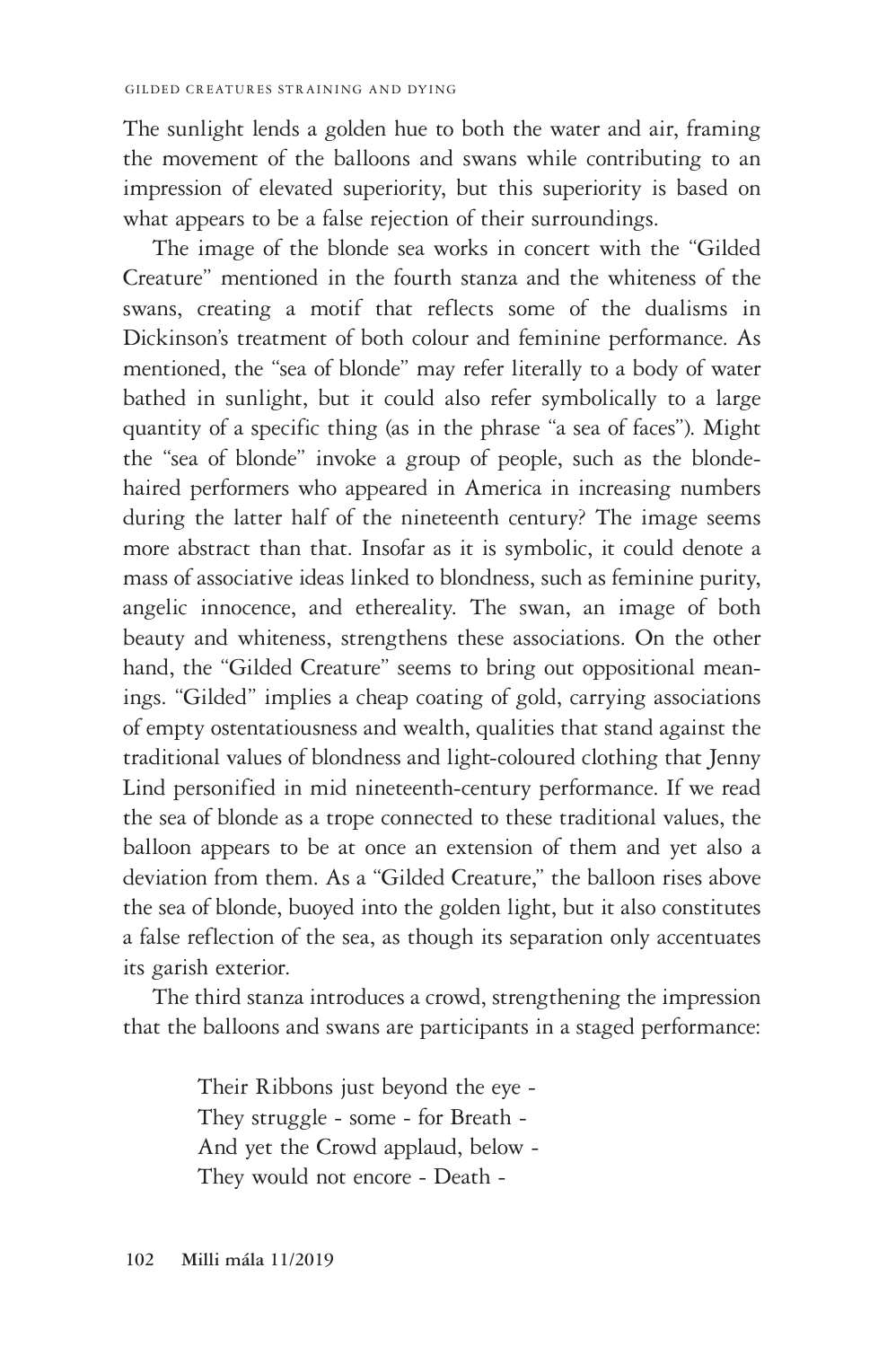The ribbons extend the continuity between the swans and balloons, referring to decorative ribbons that dangle from balloons and also the ribbons of black near a swan's eyes. The second connection brings a dash of foreboding to the scene. This morbid sign is carried forward when the balloons and swans "struggle - some - for Breath -." This line marks a shift in the poem, with the speaker now emphasizing the link between the balloons, the swans, and women performing on a stage. The small struggle for breath is like a concession to physical needs, an indication that the performers are not separate from their surroundings, after all. This transition is completed with the introduction of the crowd in the next line. Jessee states that the crowd either misunderstands the performance or really does want to see some bloodshed (17), but it is important to note how the initial reaction of the crowd is framed: "And *yet* the Crowd applaud, below -" (my emphasis). This line could mean that the crowd claps even though the performers are dying, but it could also mean that the crowd actually appreciates their surrender to physical needs. In the latter reading, the next line is not, as Jessee states, a disbelieving question (surely the crowd would not encore death—or would they?) but a description of the events unfolding. "They would not encore," meaning, even though the crowd applauds, the performers do not give an encore. The isolated word ("- Death -") therefore functions as a blunt explanation for this failure. So too, this word also binds together mortality and the failure of an encore, emphasizing that death is the one event that will involve no curtain call or aftermath. This interlinked sequence introduces the events of the final two stanzas.

The focus of the poem narrows further in the fourth stanza. The multiple performers are reduced to a single "Gilded Creature" and the language becomes more direct in its allusions to theatrical and bodily performance:

> The Gilded Creature strains - and spins - Trips frantic in a Tree - Tears open her imperial Veins - And tumbles in the Sea -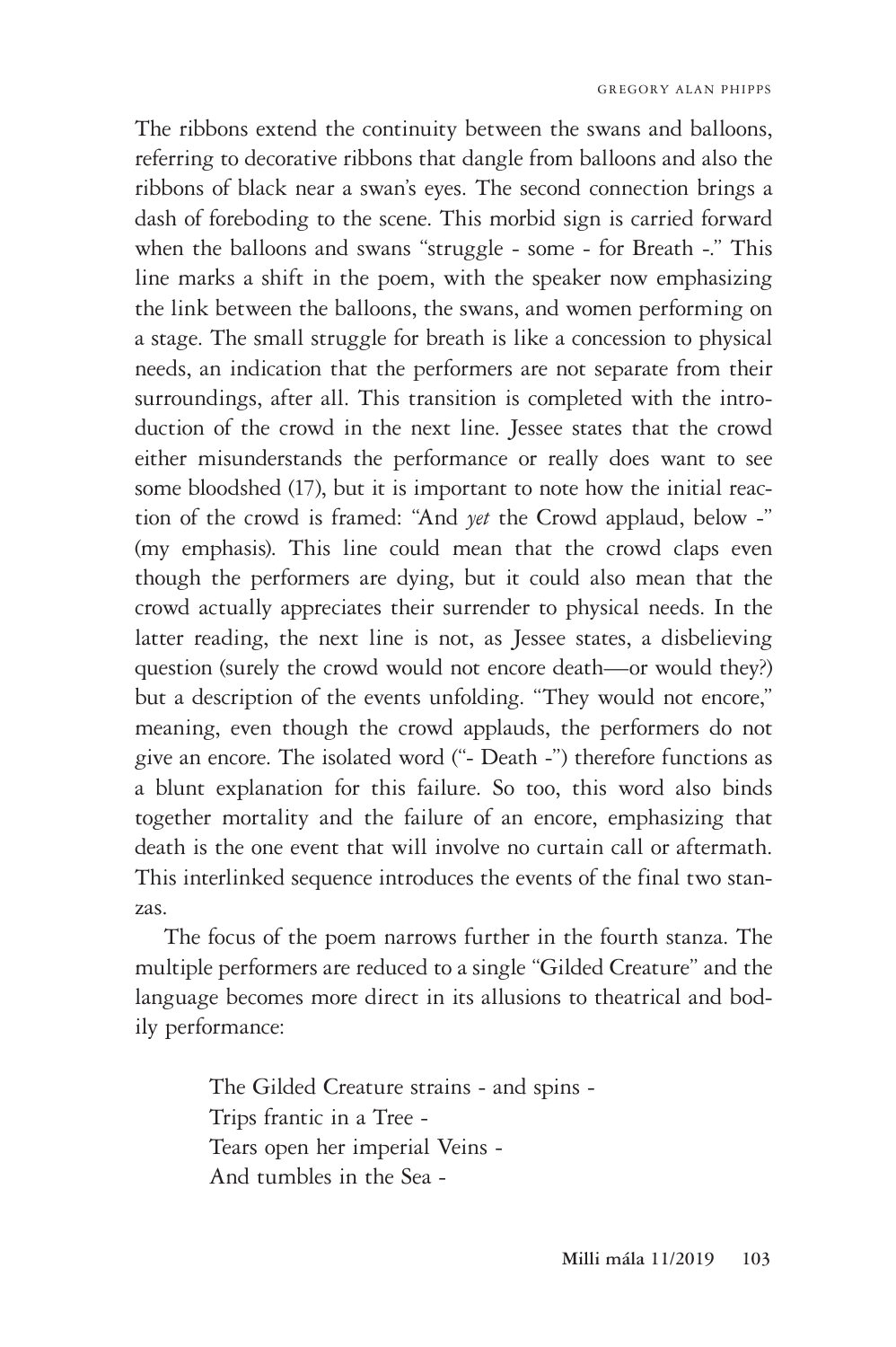On the figurative level, the stanza presents an image of an exhausted dancer gasping for breath as she tries to jump and leap, before slamming into the stage in a bloody heap. But even though the invocation of a woman performer is fairly overt here, the speaker also brings the balloons back to the forefront of the poem. The stanza is a portrayal of the performer's collapse *and* a description of a balloon being torn open by a tree and falling into the sea. Once an image of self-containment and superiority, the balloon is now swept by the wind into a tree, destroyed by the very thing it simultaneously disdained and used to elevate itself. The performer's situation might be analogous, but it seems likelier that it forms a contrast, a point evinced by the distinction between the puncturing of the balloon (releasing air) and the tearing open of the woman's veins (releasing blood). The performer is not destroyed by the air, but collapses because of a lack of it.

The final stanza places more focus on the crowd and the surrounding social context, which includes not only the audience observing the performance but also the group of clerks that apparently orchestrated it. The clerks attempt to nullify the figurative and metaphoric value of the balloon:

> The Crowd - retire with an Oath - The Dust in Streets - go down - And Clerks in Counting Rooms Observe - "'Twas only a Balloon" -

These lines describe the official reception of the balloon's fall, inviting a return to the question of the speaker's motives in detailing it. As mentioned, one explanation of these motives is that the speaker wants to provide her own version of this collapse, even if the reader has already witnessed something like it before. Is the speaker therefore attempting to provoke the reader into a reconsideration of how she understands this event? If so, the speaker could be levelling a critique at the clerks' dismissive comment that "'Twas only a Balloon." The heavily metaphoric description of the fall appears to be directed towards eliciting sympathy for the crash of a "Gilded Creature." In this context, the poem as a whole lays stress on reading the fall of the balloon as the elevation and then tragic degradation of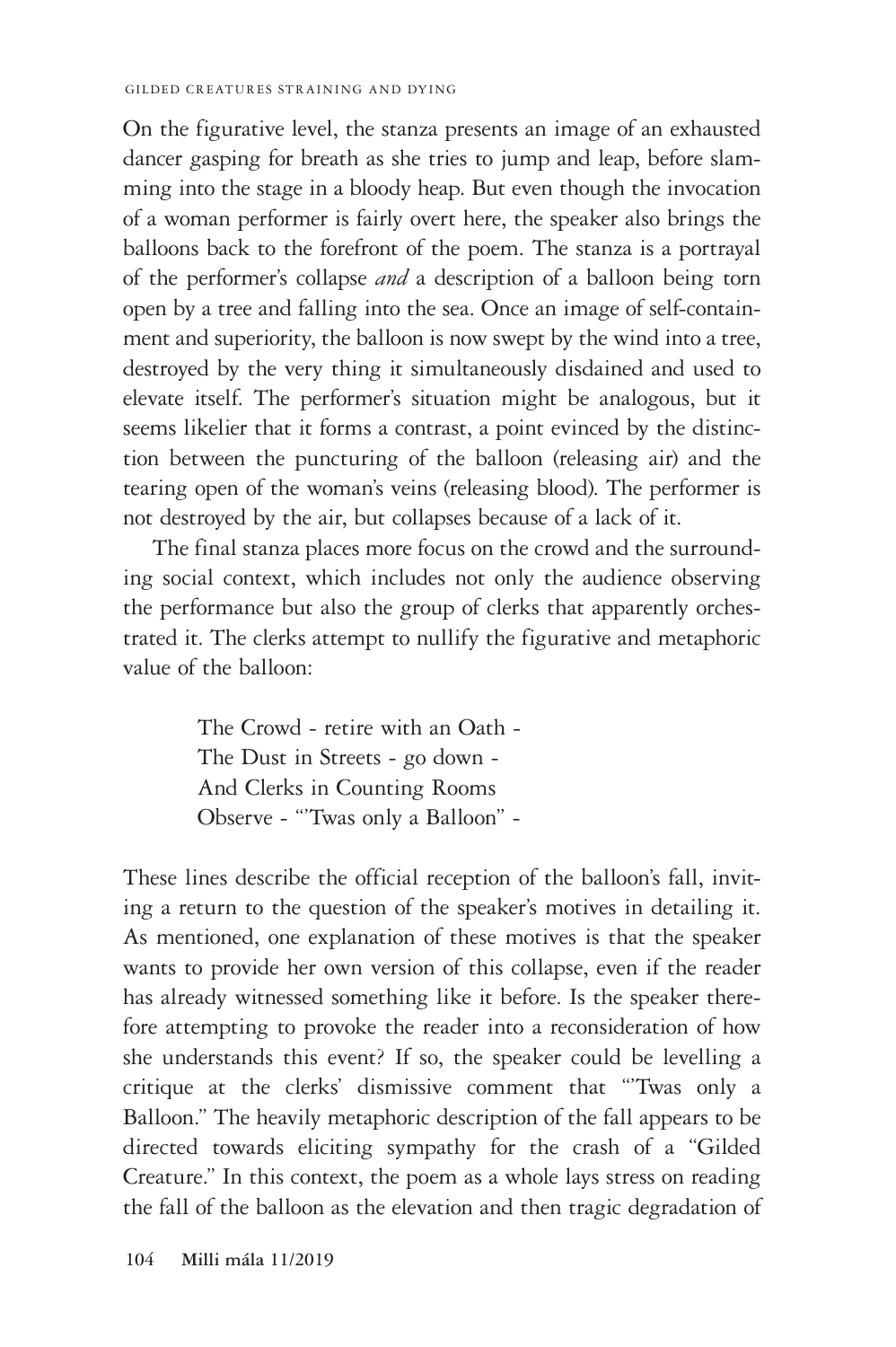an individual performer, likely a dancer. This performer does access several traditional ideals allied with blondness and lightness, including fragility (represented by the balloons), purity, and beauty (represented by the swans), but she also personifies an angelic ascent above bodily needs—a rejection of basic elements (including air) and an attempt to capture the celestial associations of the golden light that suffuses the scene. However, the paradox is that the performer must use her body to transcend the purely physical. She must "spin" and "strain" to elevate herself, and ultimately the need for physical activity leads to her crash.

The second half of the poem (lines 10-20) showcases how the conflict between the ethereal and the physical unfolds on the stage. The more the performer tries to fly through the air like a divine being, the more her efforts become apparent. However, either her struggle has no impact on the crowd or they enjoy it as part of the show. Furthermore, as the performer comes closer to a breakdown, the original object, the balloon, re-enters the poem, anticipating the moment when a literal balloon eclipses the performance in the final stanza. The "Clerks in Counting Rooms" bring the poem back to its first line: "You've seen Balloons set - Hav'nt You?" Well, "'Twas only a Balloon." This boomerang arc serves to bracket the poem, eliding the tropological construction of the balloon that develops throughout it. It is as though the clerks attempt to eliminate the feminine performer from the poem. Yet the irony is that the clerks' place within the poem depends on the balloon representing a feminine performer. After all, it is far likelier that an audience would pay to watch a woman perform than to see a balloon drift over the sea. Thus, the clerks' apparent attempt to reduce the balloon to a simple inanimate object with no symbolic value amounts to an act of self-effacement.

As a depiction of feminine performance, the poem spotlights the dualisms that unspool through portrayals of an angelic ascent above the masses and the role the body may play in bringing about this ascension. At the same time, the poem also suggests that the paradoxical attempt to use the body to transcend physicality only emphasizes the inescapable needs of the body. With regard to the wider motifs of blondness and whiteness in Dickinson's literature, the poem deploys a blonde sea as an image that feeds into impressions of celes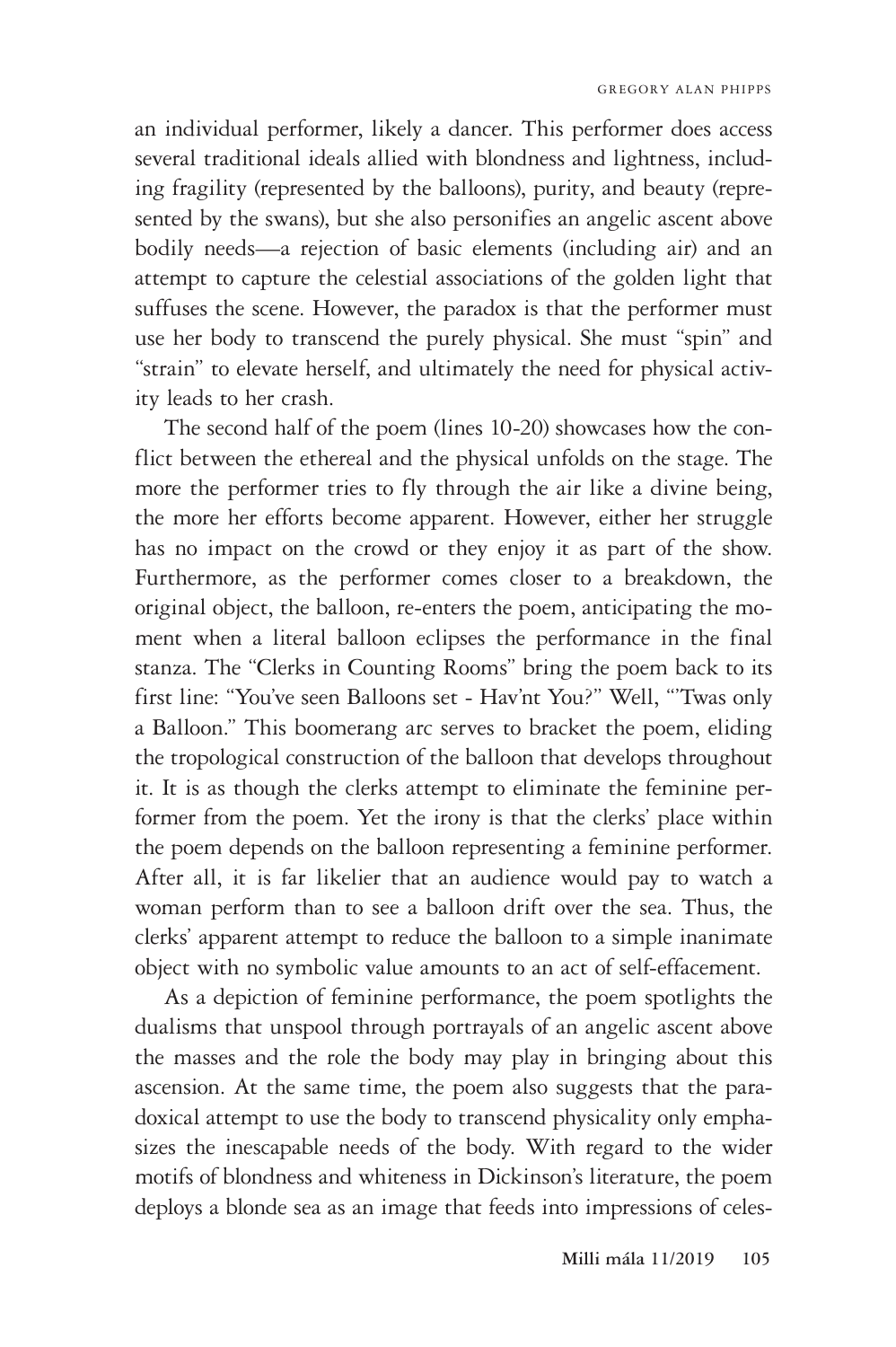tial elevation and removal. The paramount image of whiteness in the poem, the swan, signifies another form of elevation that spurns physical necessity. However, the "Gilded Creature" calls to mind a false state of elevation as well as a return of physical needs that proves to be destructive to the performer. Taken together, the motif creates a scene in which an ethereal and feminine persona embodies some of the traditional ideals of blondness and whiteness. The poem suggests that such ideals can be marked on the body through appearance or even adorned through clothing, but it also suggests that trying to inhabit these ideals through bodily performance generates a vicious cycle in which the only way truly to transcend physicality is through death.

Reading "The Moon was but a Chin of Gold" and "You've seen Balloons set - Hav'nt You?" in relation to motifs of blondness brings out a series of conflicts, tensions, and paradoxes that turn on tacit depictions of feminine performance. In both poems, the performance appears through impressions of an object that is suspended above the world. Also, in both works, this elevation works in conjunction with alternating images of blondness, gold, amber, and whiteness, contributing to scenes of regal superiority, dignity, and femininity. At the same time, each poem hints at fragmented appearances of a body, which feed into moments of death and terminus. The reader is situated in the position of an audience member—someone from the "world below" or the "crowd." From this perspective, the reader is able to watch a performance that takes on the form of a celestial ascension. However, in each work, the performance ultimately deviates from a display of ethereality into a piecemeal and abortive presentation of a feminine body. Thus, in the context of cultural reconstructions of blondness in the mid nineteenth century, one of the most significant elements in these poems is their seeming resistance to representing a coexistence between the dual connotations of blondness—that is, connotations of purity, ethereality, and innocence, and those of risqué sensuousness and eroticism. Do the poems therefore suggest that such a coexistence is impossible? Perhaps, but they also emphasize the general failure of the performances to reveal anything *but* the purely visual. Insofar as the metaphoric performances are filtered through depictions of the moon and a balloon, they serve to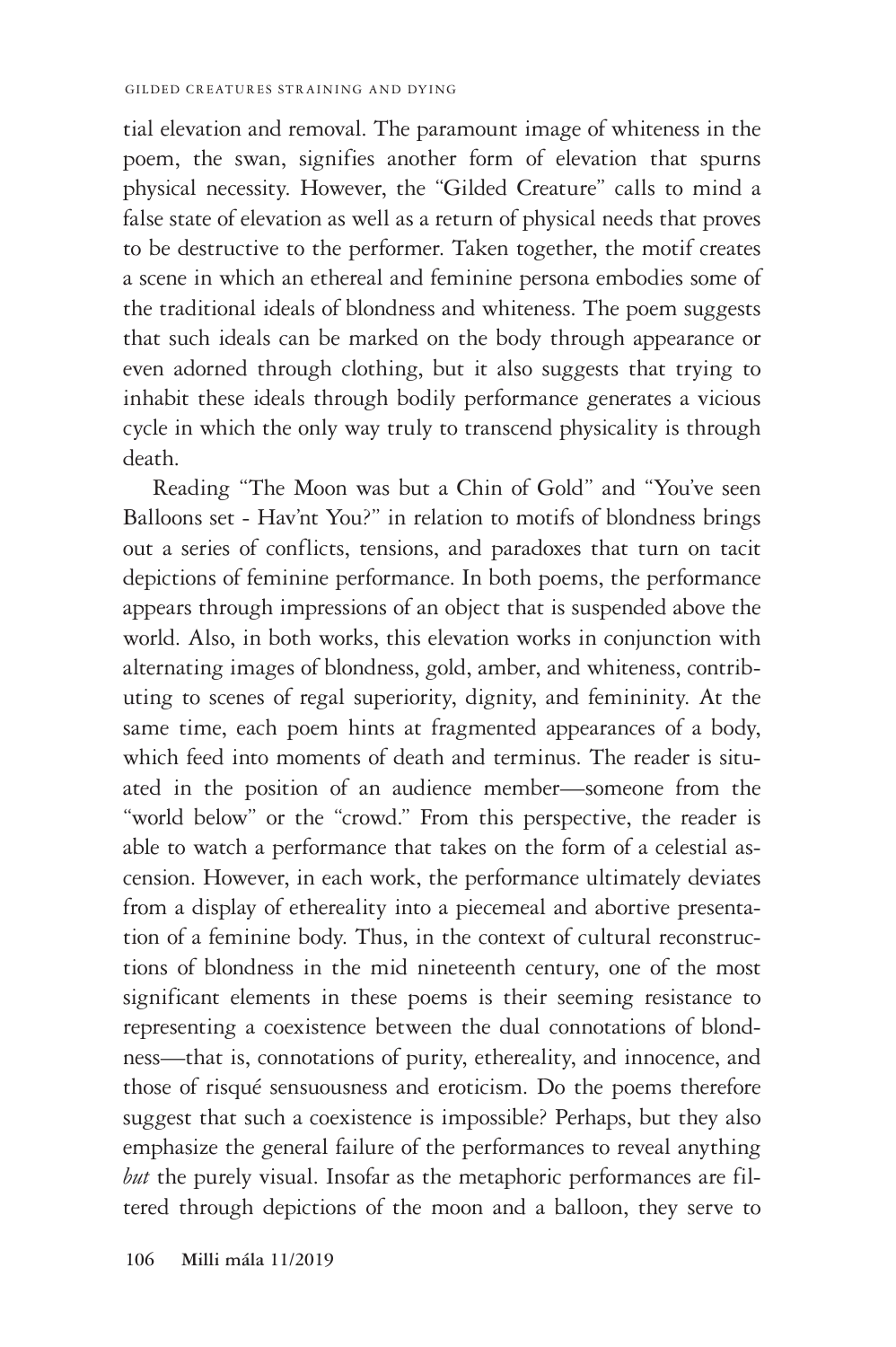emphasize the silence of the performer. In both poems, the performer remains distant, voiceless, and ephemeral, appearing briefly before fading out or crashing to her death. The poems showcase the way visual signs (including colour) may capture variegated aspects of feminine performance while revealing nothing about the performer herself. From this standpoint, it is not the case that the poems lament the intrusion of physicality or eroticism into an idealized display of feminine elevation. Rather, they direct attention to the ways that different stages of a performance may simultaneously reveal diverse tropes of femininity while failing to bring any specificity to the identity of the performer.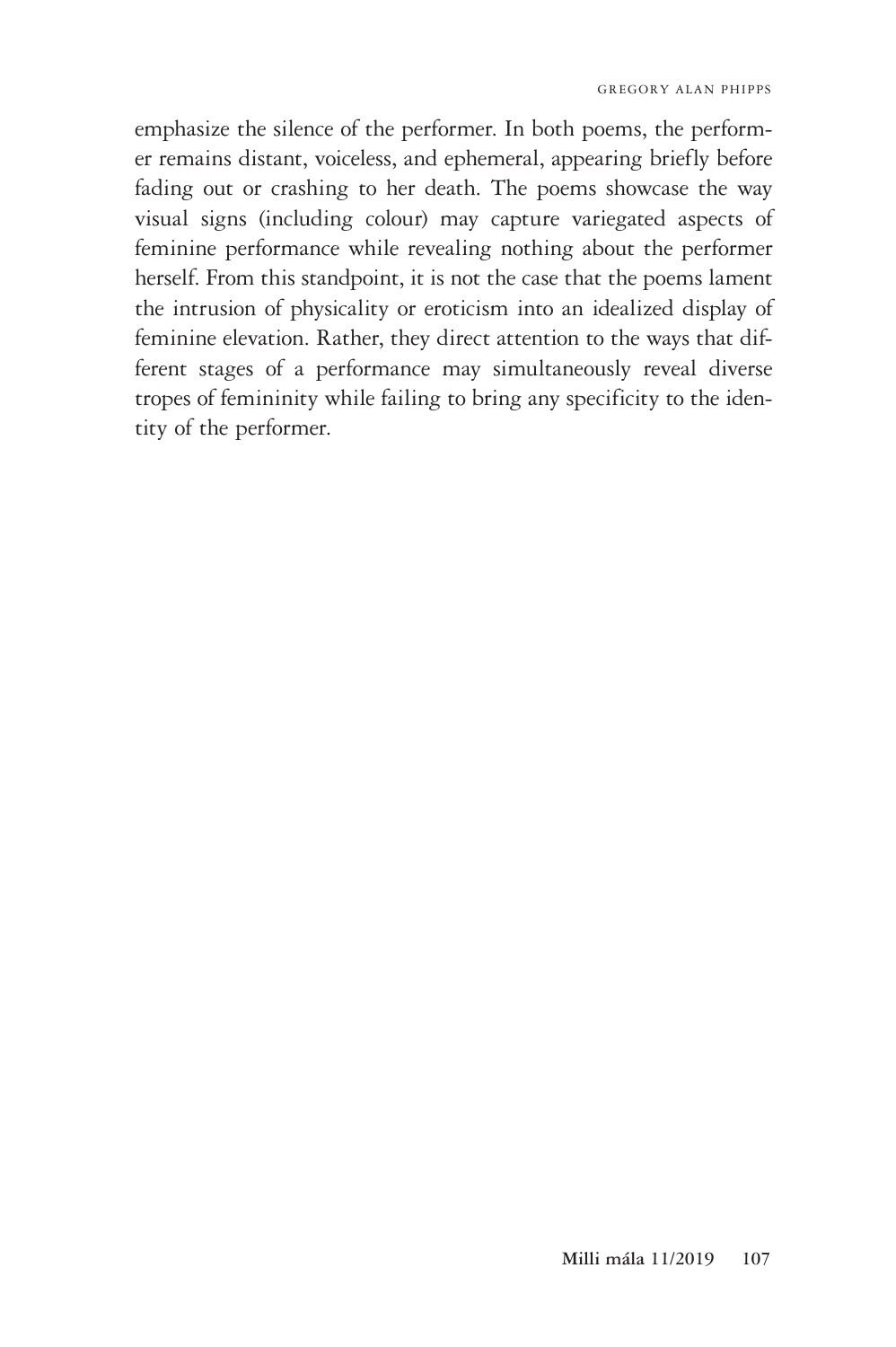### Útdráttur

## **Gylltar verur þjást og deyja: Ljóst hár og yfirjarðneskir eiginleikar kvenna í ljóðum Emily Dickinson**

Í ljóðum sínum fæst Emily Dickinson við þær mótsagnir og tvíhyggju sem fólust í almennum hugmyndum um ljóst hár á nítjándu öld. Ljóst hár var samkvæmt hefð tengt hugmyndum um kvenlegt sakleysi, fullkomnun og yfirjarðneska eiginleika en um miðja nítjándu öld öðlaðist þessi háralitur nýjar og mótsagnakenndar merkingar í bandarískri dægurmenningu þar sem hann tengdist grófum efnislegum veruleika og líkamstjáningu. Í greininni er fjallað um þessar breytingar út frá tveimur af ljóðum Dickinson, "The Moon was but a Chin of Gold" og "You've seen Balloons set – Hav'nt You?", þar sem dregin er upp mynd af ljósu hári og kvenlegri túlkun. Sett eru fram rök fyrir því að Dickinson ýki kraftmikið samspil mótsagnakenndra hugmynda um ljóst hár og fangi um leið hugmyndir um himneskan hreinleika og nautnalega túlkun sem vinna saman og hvor gegn annarri.

*Lykilorð*: Emily Dickinson, leikur/túlkun, ljóst hár, kvenleiki, dægurmenning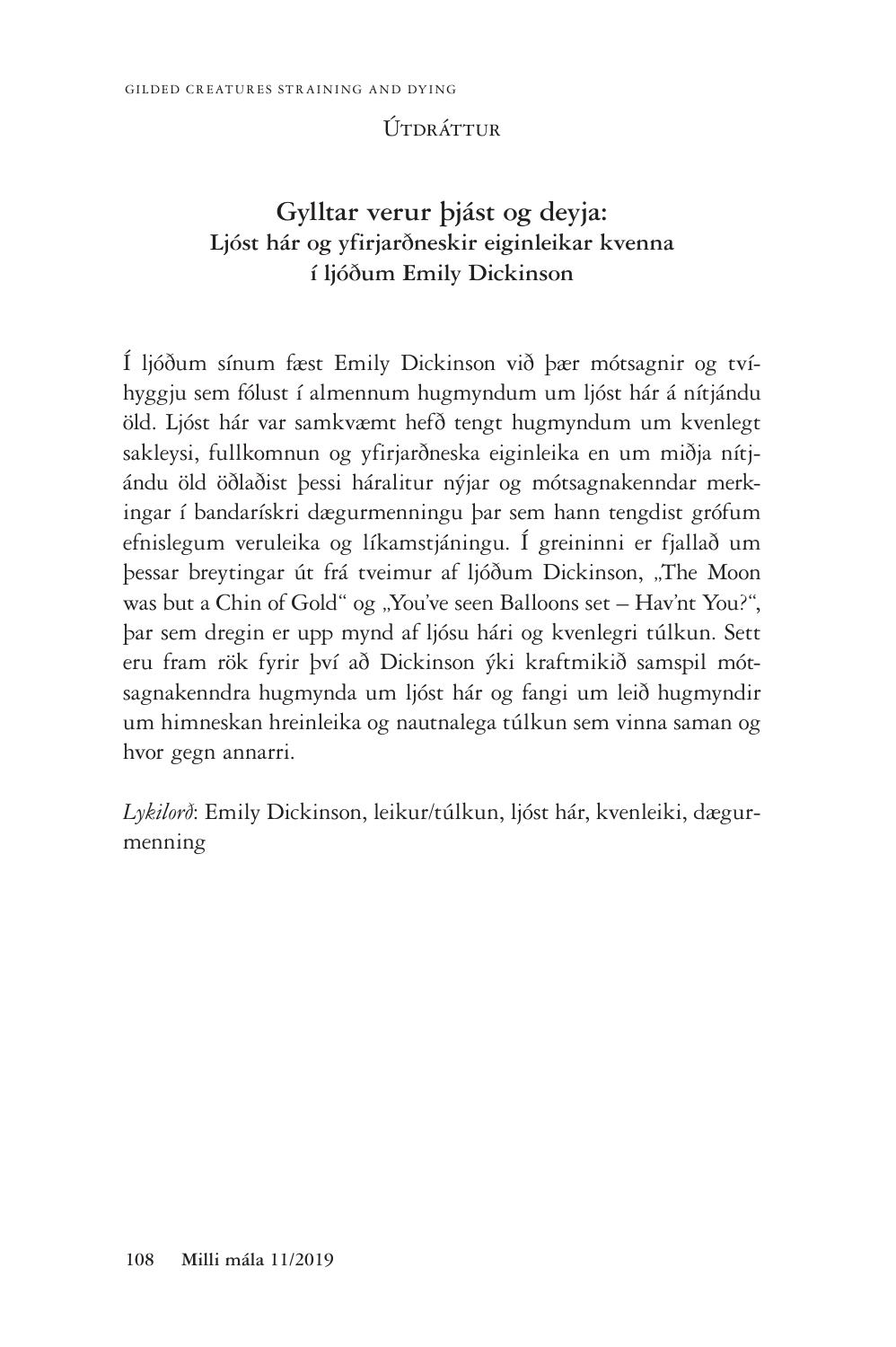#### WORKS CITED

The following abbreviation is used to refer to the writings of Emily Dickinson:

Fr *The Poems of Emily Dickinson*. Ed. R. W. Franklin. 3 vols. Harvard UP, 1998. Citation by poem number.

- L *The Letters of Emily Dickinson*. Eds. Thomas H. Johnson and Theodora Ward.
- 3 vols. Harvard UP, 1958. Citation by letter number.
- Banner, Lois. *American Beauty*. Alfred A. Knopf, 1983.
- Bollobás, Enikő. "Troping the Unthought: Catachresis in Emily Dickinson's Poetry." *Emily Dickinson Journal*, vol. 21, no. 1, 2012, pp. 25-56.
- Boziwick, George. "Emily Dickinson's Music Book: A Performative Exploration." *Emily Dickinson Journal*, vol. 25, no. 1, 2016, pp. 83-105.
- Caci, Ursula. "Interchangeability and Mutuality: The Relativity of Power in Dickinson's Gendered Relationships." *Emily Dickinson Journal*, vol. 23, no. 2, 2014, pp. 69-91.

Cooper, James Fenimore. *The Last of the Mohicans*. Harvard UP, 2011.

- Cooper, Wendy. *Hair, Sex, Society, and Symbolism*. Stein and Day, 1971.
- Dickens, Charles. *A Tale of Two Cities*. Modern Library, 1996.
- Gelbart, Nina. "The Blonding of Charlotte Corday." *Eighteenth-Century Studies*, vol. 38, no. 1, 2004, pp. 201-21.
- Gilbert, Sandra and Susan Gubar. *The Madwoman in the Attic: The Woman Writer and the Nineteenth-Century Literary Imagination*. Yale UP, 1979.
- Gitter, Elisabeth. "The Power of Women's Hair in the Victorian Imagination." *PMLA*, vol. 99, no. 5, 1984, pp. 936-54.
- Hardy, Thomas. *The Return of the Native*. Norton, 2006.
- Heiniger, Abigail. "Undead Blond Hair in the Victorian Imagination: The Hungarian Roots of Bram Stoker's 'The Secret of the Growing Gold.'" *AHEA*, vol. 4, 2011, n. pag, web. 3 Feb. 2019.
- Jessee, Jessica. "'an orator of feather unto an audience of fuzz': Performance as Subject and Setting in Emily Dickinson's Poems." *Emily Dickinson Journal*, vol. 23, no. 2, 2014, pp. 1-23.
- Joncus, Berta. "'Ich bin eine Engländerin, zur Freyheit geboren': Blonde and the Enlightened Female in Mozart's *Die Entführung aus dem Serail.*" *Opera Quarterly*, vol. 26, no. 4, 2010, pp. 552-87.
- Juhasz, Suzanne. "Introduction: Feminist Critics Read Emily Dickinson." *Feminist Critics Read Emily Dickinson*, edited by Juhasz, Indiana UP, 1983.
- Juhasz, Suzanne and Cristanne Miller. "Performances of Gender in Dickinson's Poetry." *The Cambridge Companion to Emily Dickinson*, edited by Wendy Martin, Cambridge UP, 2002, pp. 107-28.
- Keane, Patrick. *Emily Dickinson's Approving God: Divine Design and the Problem of Suffering*. UP of Missouri, 2008.